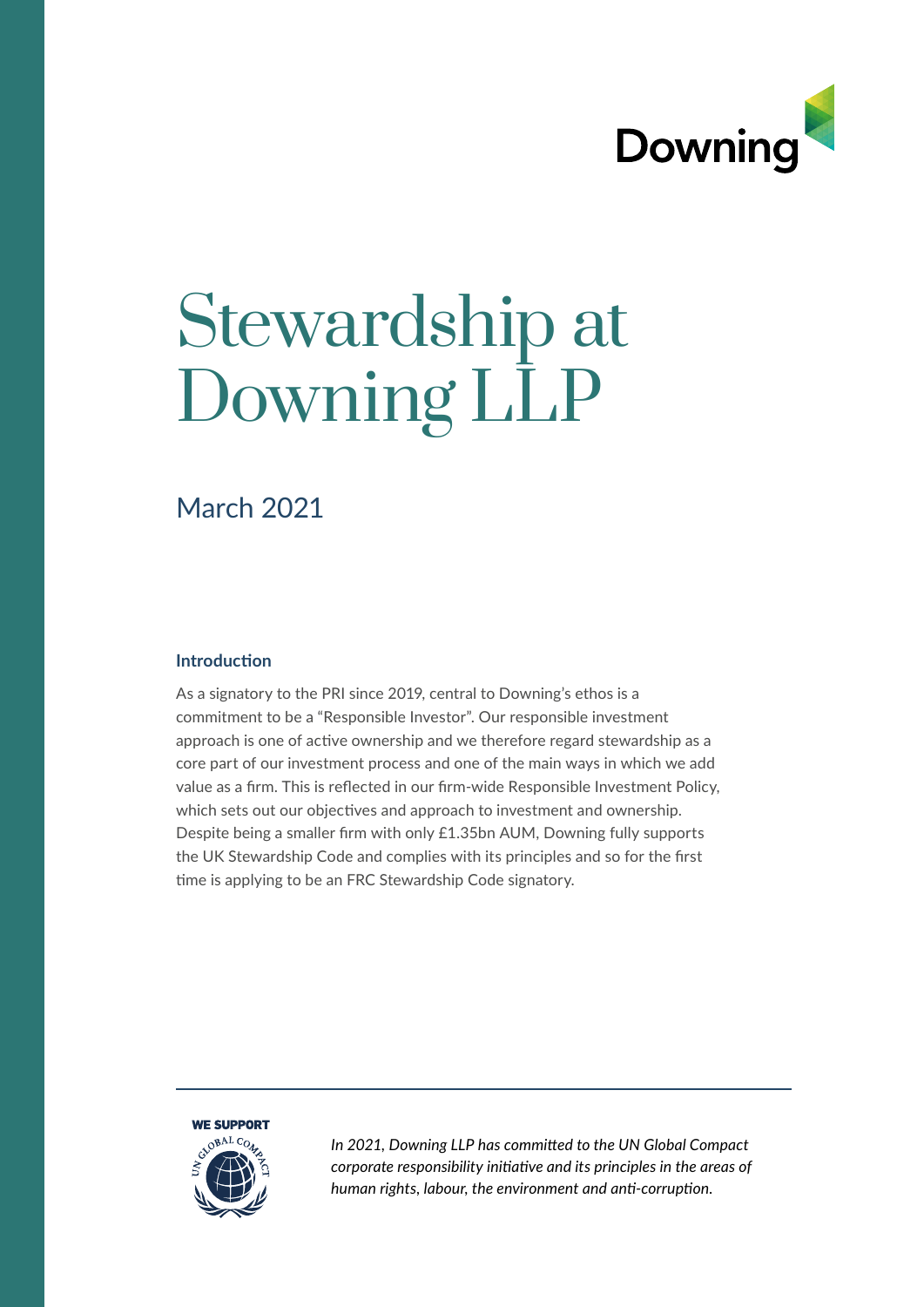Signatories' purpose, investment beliefs, strategy, and culture enable stewardship that creates long-term value for clients and benefciaries leading to sustainable benefts for the economy, the environment and society.

Downing's overall purpose is to make investment more rewarding: by being proftable for our investors, supportive to the businesses we fund and, through their success, ultimately rewarding for society.

Our investment ethos, together with our guiding principles and objectives, have been documented in our frm-wide Responsible Investment Policy, which has been recently reviewed to refect our learnings over the last year.

We aim to protect and enhance returns for our investors by placing Environmental, Social and Governance (ESG) criteria at the heart of our business and investment activities. We understand that ESG issues represent risks and opportunities; and that these issues are becoming an increasingly material factor with investments. Therefore, like any responsible investor, our frm-wide focus over recent years, has been in broadening our criteria when assessing risks and opportunities to adequately integrate ESG considerations.

By taking a long-term, sustainable approach with our analysis, decision-making and stewardship, we strive to take these into account, mitgate risks and maximise opportunities, which we believe will ultimately result in value creation for our investments and our clients.

As a partnership, we work for the beneft of our members, but also strive to have a broader positve impact and we hope to be recognised as a B-Corporation in 2021.

Despite having grown to over 150 employees, our culture remains entrepreneurial. We encourage our people to be bold and ambitious, but to also recognise that our business does not operate in

isolation. Investment decisions must be made based on a broad understanding of all the material risks and the opportunities, hence we have integrated ESG throughout the investment lifecycle. We are continually evolving our communications to be increasingly transparent. Hopefully these values will come across in this stewardship report.

### **Downing's diverse assets under management**

Downing is a frm with a diverse range of investors and assets under management. As a result, our investment mandate varies across funds and products, and so, therefore, must our approach to stewardship.

With a little over £1.3 billion of assets under management , this diversity does add to the challenge of being active owners, engaging with management teams on investments that range from as litle as £250,000 to as much as £50 million.

A breakdown of assets under management (excluding cash) based on the PRI classifications is shown below.

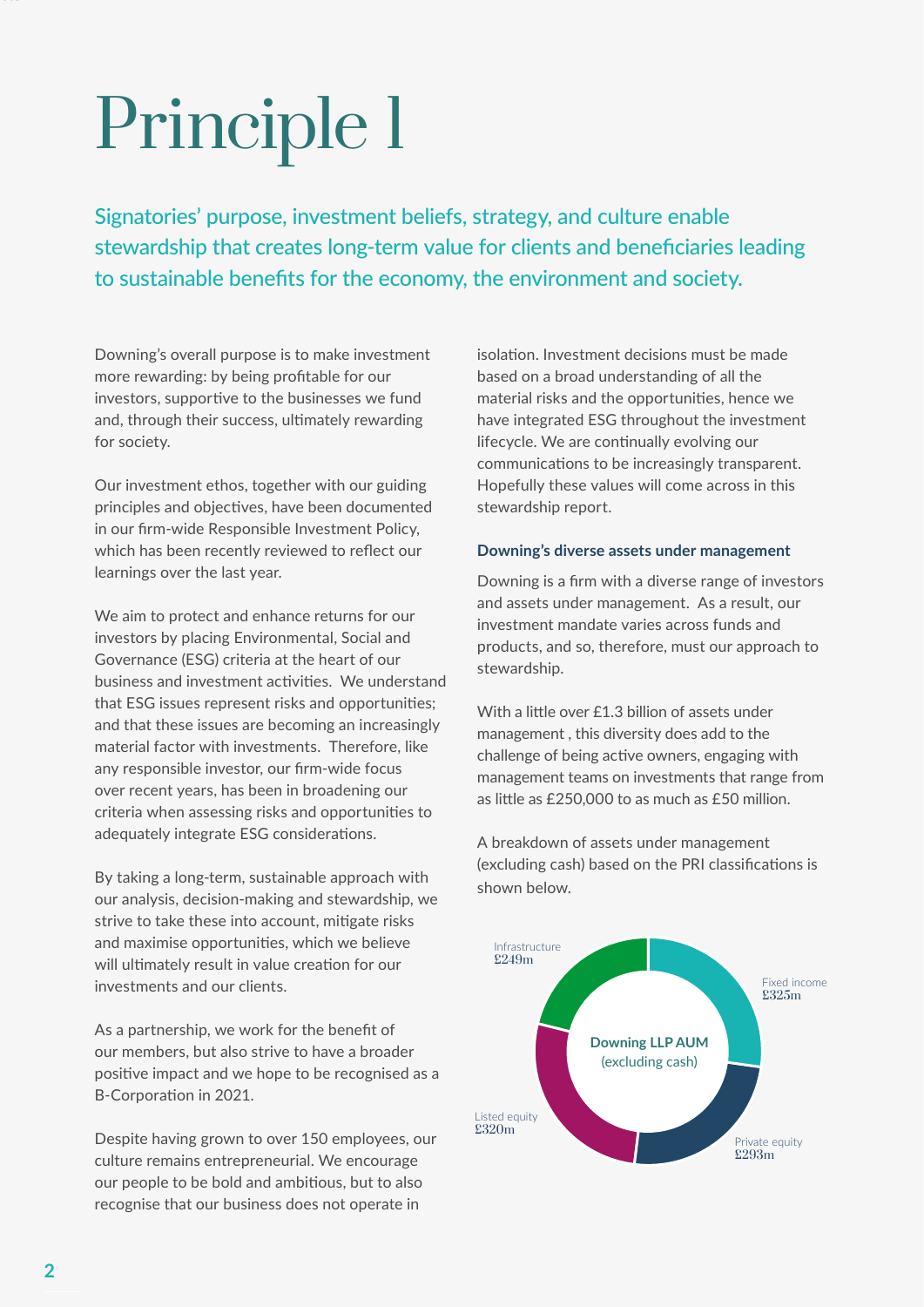### **Our typical investment length by sector is shown below:**

| <b>Ventures</b>            | 5-7 years  |
|----------------------------|------------|
| <b>Development Capital</b> | 1-6 years  |
| Energy & Infrastructure    | 5-10 years |
| Property                   | 1-2 years  |
| <b>Listed equity</b>       | 2-5 years  |

Our level of infuence can therefore vary signifcantly from asset to asset, and consequently so will the resources that we can apply to a given investment. Our approach is focused on fnding efficient ways to manage the most material risks and opportunities in a way that is proportionate to our holding.

With this in mind, under the umbrella of our frm-wide Responsible Investment Policy, we have adopted a dynamic approach to stewardship, developing dedicated ESG strategies that provide efficient and effective stewardship to each of our investment businesses taking into account their specific considerations.

These have proven to be successful in promoting good stewardship and achieving long term value, as outlined in the following pages.

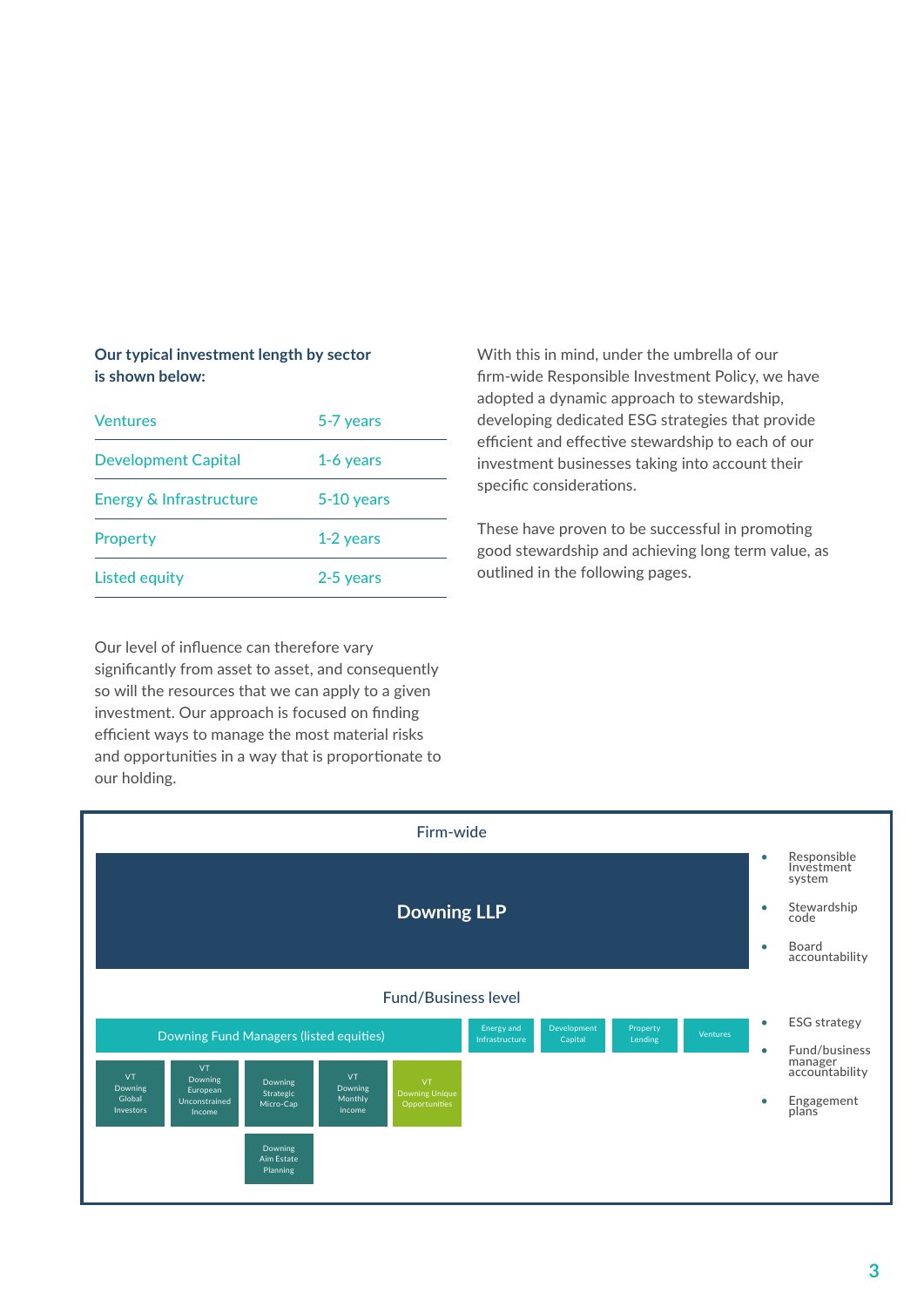### **Downing Fund Managers (DFM)**

Headed up by Judith MacKenzie, DFM is a boutique of seven funds that invest in listed equities with over £300m of funds under management as at 31 December 2020. With the exception of the VT Global Opportunities fund (DGI: £33m FUM, and just over 10% of DFM), all funds all are actively managed, with many of the fund managers taking a private equity approach to public equity.

Like many investment managers, historically we have sought to avoid a number of sectors, companies and investments because we believe they cause harm to the environment and society that we cannot mitgate as responsible investors. Examples of this being weapons, fossil fuels and tobacco.

This approach has evolved over the last year as we have developed individual investment strategies for diferent asset classes. As a result, we have decided to eliminate pure negative screening at corporate level, allowing the diferent funds and products to set the right level of screening (including the boundaries of any negative screening) in a way that aligns to the best interests of their respective investors.

Whilst we accept that in certain cases, it may not be appropriate or desirable to adopt a strict negative screening approach, where this is the case, any investment in higher ESG risk sectors will have to carefully consider (a) how inherent risks are reflected in company/investment valuation and (b) our level of infuence on management teams to foster change and value creation through an active ownership approach. In other sectors, with known ESG issues we may also decide to screen for bestin-class investments, identifying and supporting management teams that we think are better placed than their competitors today to become successful and sustainable businesses in the future.

Whilst our approach to negative screening may vary by fund and investment product, we maintain some minimum standards we would expect of any company for it to atract Downing managed funds: at the very least that the business meets local laws and regulations, that they are safe places to work and that the management has a code of ethics and/ or anti-corruption policy in place.

As long-term active owners, the majority of our work with the portfolio companies is post investment as we seek to protect and enhance value through our engagement with the businesses. As investors in smaller listed companies, our aim is to support them through their own ESG journey, that leads them to a longterm sustainable business model, with adequate disclosures.

### **Energy and Infrastructure**

Most investments in this division relate to renewable energy generation. As a sector, this has been a core focus for Downing for more than a decade, with more than 140 investments over the period, and is fully aligned to our responsible investment strategy and ethos. Our strategy is not only supported by this inherent alignment of the sector to ESG and positive sustainable outcomes, but it is also our frm belief that strong long-term returns can be achieved given the wide political support for renewables as targets for reaching net zero carbon by 2050 get implemented throughout Europe and further afeld.

Late 2020 saw an IPO for the Downing Renewables & Infrastructure Trust (DORE), which has a strategy to invest in a diversified portfolio of renewable energy and infrastructure projects in the UK, Ireland and Northern Europe with the objective of achieving stable and sustainable income for investors. The trust was awarded the Green Economy mark on listing at the London Stock Exchange in December 2020. DORE's strategy is mainly directed to investments where the Trust retains a controlling interest, with minority stakes limited to a maximum of 25% of Gross Asset Value. It is intended that assets will be held for long term. This allows us to implement an active stewardship approach to our assets, which we believe will generate value for our investors. So far, investments from the Trust have included eight operational hydropower assets in Sweden and a portfolio of c. 50 solar PV installations in the UK.

Downing also manages a portfolio on behalf of Bagnall Energy Limited. This consists of around 40 diferent subsidiary companies ofering renewable energy generation and energy infrastructure solutions spanning the solar, wind, hydropower, anaerobic digestion and reserve power sectors.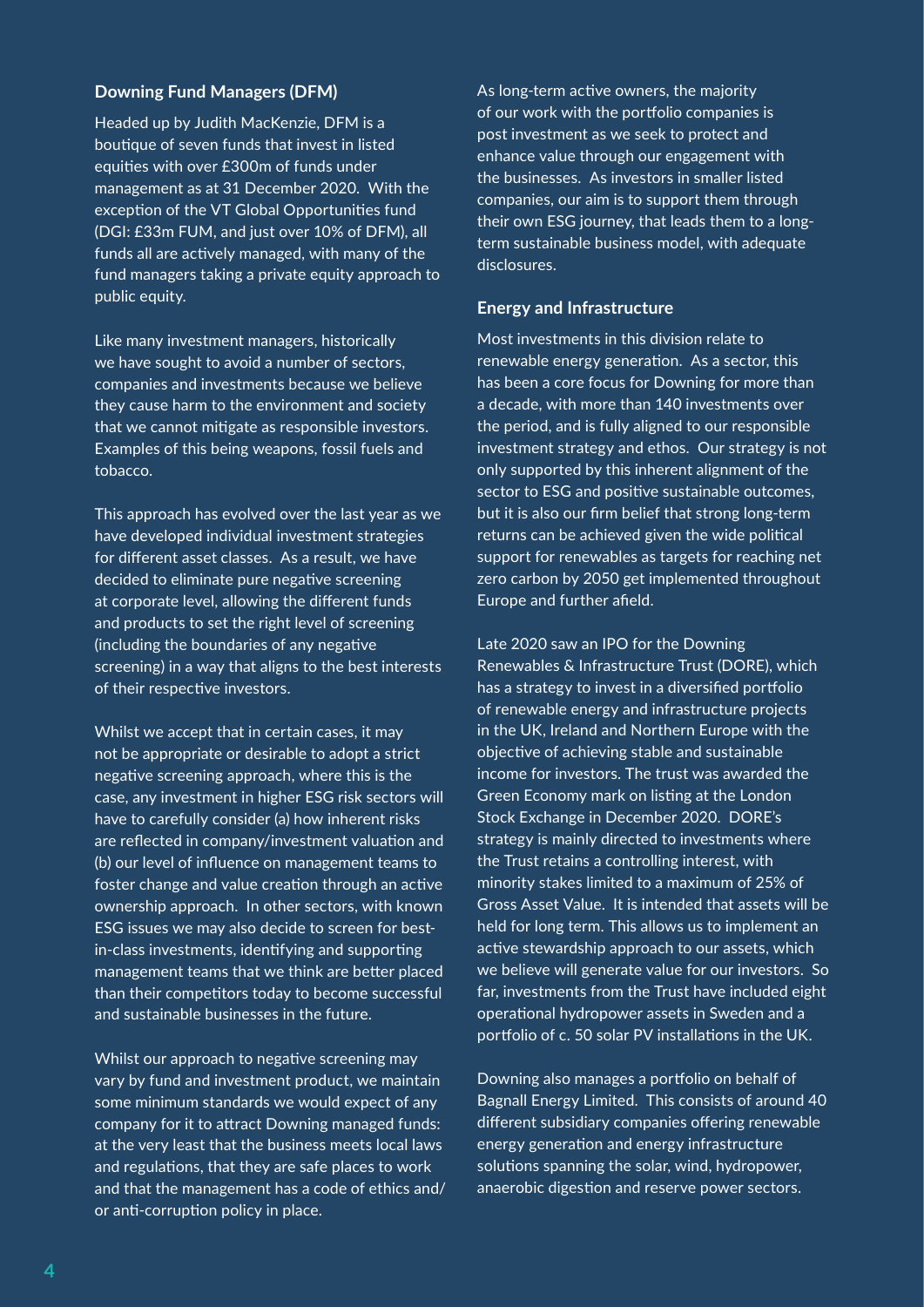### **Development Capital**

We invest in asset-backed companies mainly focusing on elderly residential care homes, education, pubs, and hotels; that is, trading businesses operating from freehold properties. We look to partner with management teams whose ethos, beliefs and interests are aligned to ours. We help them realise their growth plans by providing them with flexible solutions for their capital needs. In addition, we assist our partners by leveraging our extensive sector knowledge and experience in building businesses, including ESG considerations, to support enhanced value creation. However for Downing, as with most investment houses, 2020 was a challenging year and the main focus of the Development Capital team over the last 12-18 months has been on protecting rather than enhancing value. (See Principle 4.)

### **Property Lending**

Downing make loans of up to w years to residental property developers in the UK. These tend to be smaller schemes, our average loan size is currently just over £3 million with a maximum loan to gross development value ratio (LTGDV) of 70% across the portfolio (current weighted average just under 65%).

Stewardship can be challenging in this area of our business, as we are short-term lenders rather than owners. However, we are aware that the UK property market is well regulated from an ESG perspective; and notwithstanding any challenges our position may present, we are committed to raising ESG standards over time within the smaller end UK development sector. Not least to keep apace with changing building regulations and planning requirements as the country works towards Net Zero.

We assess the ESG compliance and aspirations at both developer and project level. In this context, we have introduced a tiered system to ESG integration so that there is both a minimum standard and an aspirational set of criteria which should pave the way to a voluntary certification to HQM, BREEAM or other equivalent standard to satisfy both investors and in due course property owners that their homes are designed taking environmental and social considerations into account and are ft for long-term occupancy.

Of all the products that our investee companies bring to market, property has the longest 'shelf life' and we see this as an area of signifcant potental impact going forwards, particularly from an environmental and social perspective. By working in close partnership with our institutional funders and progressively stepping up our expectatons with developers we believe Downing can help raise the standards of the smaller homebuilding projects.

### **Ventures:**

The majority of our venture investments, particularly those funded by Enterprise Investment Schemes, tend to be in industries that are addressing current and future consumer trends, working with new technologies and in new markets. The companies rarely have any tangible assets and so are less likely to have major balance sheets where assets may be overvalued.

As well as leading investments, Downing will often co-invest with other top class venture capitalist firms where we can actively collaborate both pre investment in due diligence, risk assessment and pricing, through to hands on ownership and ultmately exit. We also seek to work with talented entrepreneurs and leaders of businesses that we understand and believe in, supporting companies that have a strong management team, with significant growth potential and a business model which is aligned with our ESG beliefs.

Our Ventures team focuses on three main sectors:

Software as a Service

### **Healthcare**

Here our level of engagement and stewardship is at its highest and we often play an active role in coming up with solutions to challenges that the investee companies face. Our team members enjoy opportunites to compare views with their opposite numbers in co-investment firm, debating value and growth strategies. But we know that our main value add and the differentiator versus the other sources of money out there is how we work with investee companies.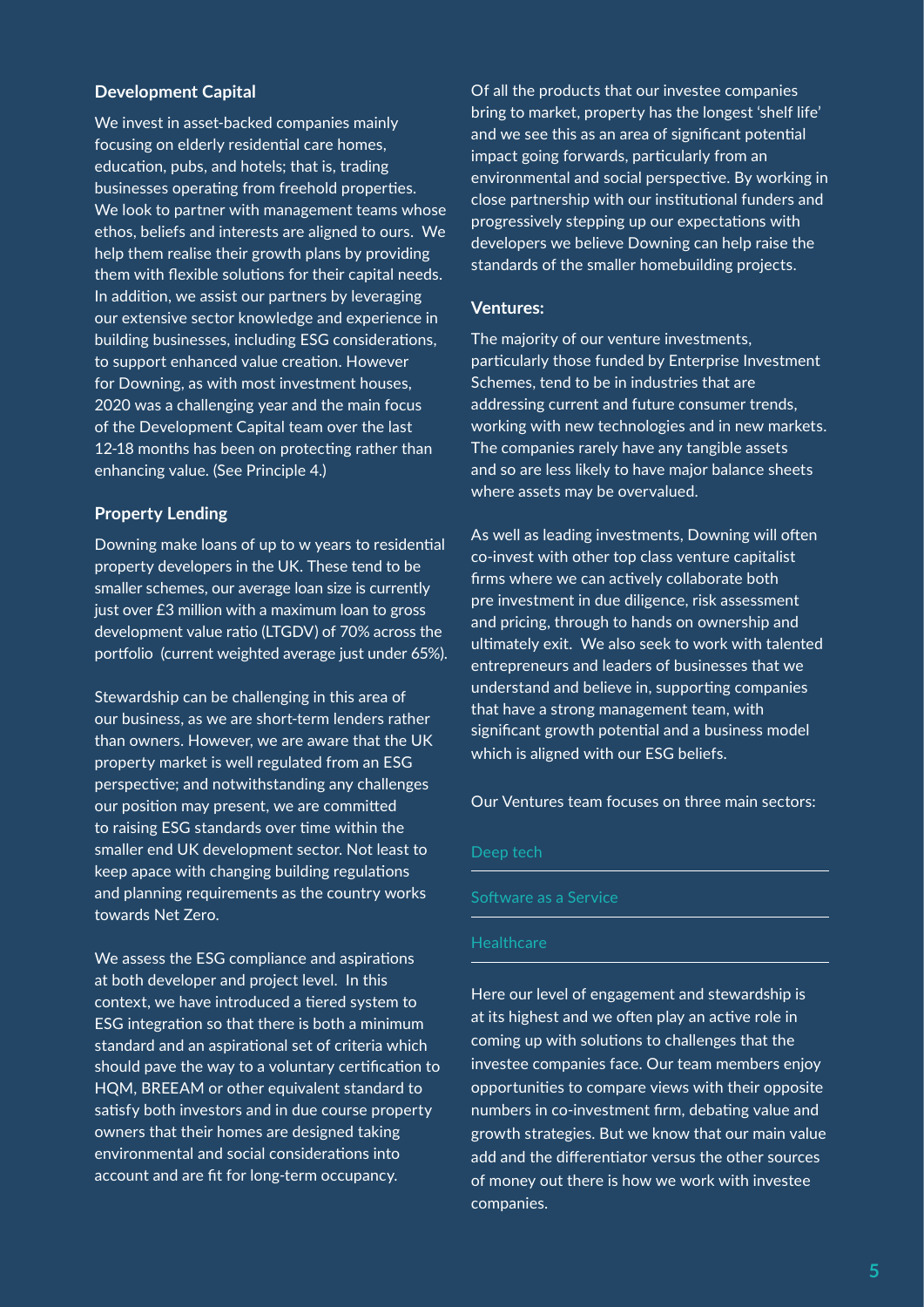### Signatories' governance, resources and incentves support stewardship.

### **Resources**

At Downing, we believe in meaningful ESG integration throughout the entire lifecycle of our investment process. Stewardship and engagement are conducted by all our investment professionals, supported by specialists as and when required, with oversight from the board. The combination of our fund managers' extensive experience, with external research and support ensures that engagement focuses on material issues that produce positve outcomes and protect and add value.

### **Incentives**

To ensure our people are incentivised to really engage as active owners, we have recently added additional governance, social and environmental objectives to our system of objectives, assessment and ultimately compensation.

Our CEO, COO, Head of Quoted Investments and Head of Unquoted investment had new criteria added to their key performance indicators relating to the ESG performance of their portfolios. We plan to extend this to all fund and investment managers from the next Downing fnancial year, starting 1 June 2021.

### **Governance**

We recognise that along with knowledge and incentivisation, ongoing oversight of stewardship is important. We believe that successful stewardship depends on clear accountability at a senior level.

At board level, our COO James Weaver has clear accountability for successful ESG integration. In additon, each of our investment businesses has a Partner who heads up the business and owns both the P&L and the responsible investment strategy for their business.

For our Unquoted funds, our investment committee offers an extra layer of governance,

as no new investment is signed off unless adequate consideration has been given to ESG factors. The Head of Unquoted investment further has an ESG veto to block any investment where he/she perceives there are any ESG risks that Downing would not be able to adequately manage or mitigate.

The area where we feel governance structures are the most vital is in listed equity. This is because our level of influence and access to information is likely to be lower. Hence, we have implemented a Voting and Engagement Policy that sets out clear guidance on our positons. More details on our governance of Fund Managers can be found under Principle 8 below.

We also regularly review our Responsible Investment Policy as we will this Stewardship Code Statement to ensure they remain current for our evolving business and best practice in the industry.

### **Training**

To ensure that all our staff come to understand their role and potential impact, we have set up an ESG education programme that is tiered for diferent types of role.

Every Downing employee is required to complete the Thomson Reuters Introduction to Corporate Social Responsibility and ESG Investing. This is an entry level course which is aimed at establishing a common understanding of the key ESG related terms and principles and allows us to engage with our own people on what good governance and fduciary duty looks like in the current times. Members of the investment or portfolio management teams may also opt to undertake the BVCA's Responsible Investment training module.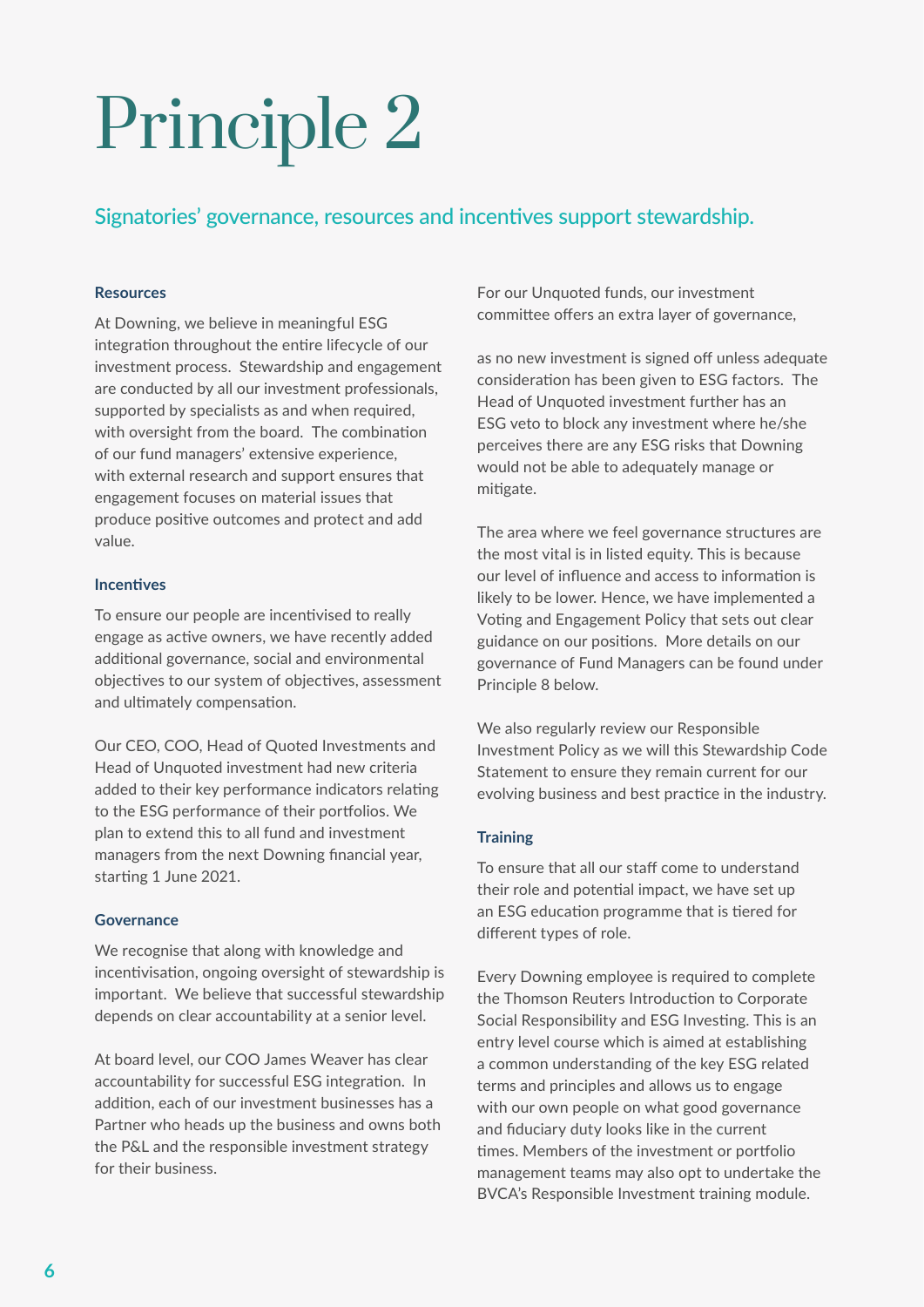The next level of training is a choice of either the PRI Foundations in responsible investment or the CFA Level 4 Certificate in ESG investment. which we have assessed as suitable for investment managers, fund managers and product designers.

**Once the basic training is in place, we plan to run more targeted workshops on topics and tools, such as:**

SASB materiality mapping, analysis and reporting

The Sustainable Development Goals and mapping the lifecycle of businesses and funds to identfy the potential impact on the SDGs (both positive and negative).

Climate change and how to conduct and interpret scenario-based analysis.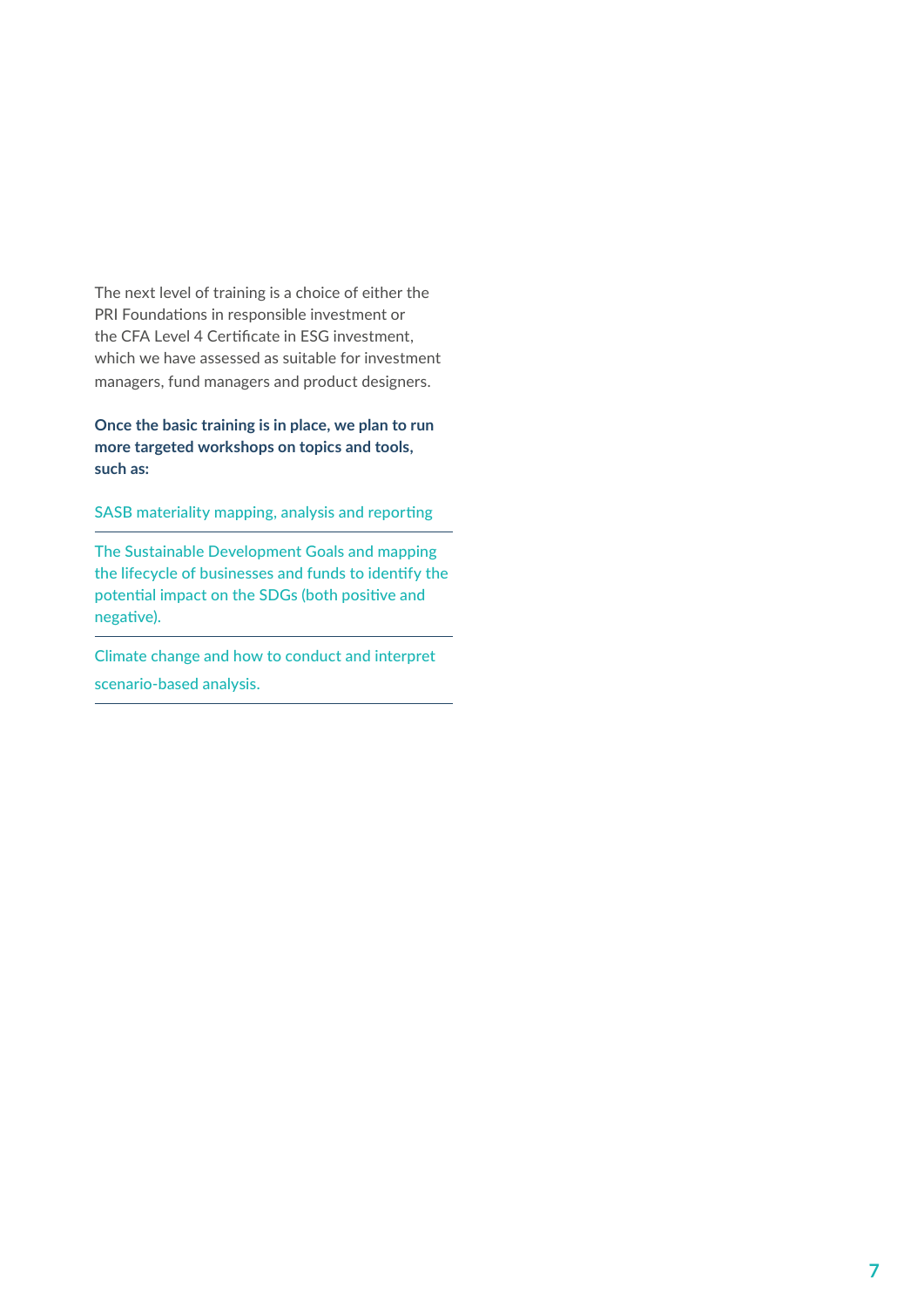### Signatories manage conficts of interest to put the best interests of clients and benefciaries frst.

Downing's Confict of Interest Policy, (last reviewed in March 2020), applies to the frm and all its employees (including contractors), as well as all of the firm's activities and processes.

Where possible, we seek to fnd ways to avoid conficts of interest. However, we accept that such conflicts of interest may arise from time to time in the course of our operations, including those between:

#### The frm and the duty owed to our clients

Firms connected to Downing and the duty owed to our clients, or

The duties owed to one client and another

According to the policy, Downing will take all necessary steps to identify, prevent and mitgate the confict, including, where necessary, withdrawing from a transaction.

To enable appropriate management, our Policy describes the circumstances that could constitute or give rise to a confict of interest (including providing examples, such as personal dealings by a given employee, outside of business interests, such as other directorships held by employees, inducements, privileges or advantages taken by employees, etc). We fully respect the confidentiality of some information relating to our employees, but which may be relevant to confict of interests as defned in the Policy. We have consequently put measures in place to guarantee this confidentiality, including the operation of a "Restricted List" which is managed by our Compliance Team.

Our Policy further sets out the processes, procedures to identfy and manage conficts of interest in a fair and effective manner.

In accordance with the Policy, training is provided to all employees to allow our staff to identify conficts of interest during their day-to-day business activities. We have also established a Conficts Commitee that evaluates and considers the situations which can give rise to potential conficts. Based on their review, the Commitee determines if the confict is being or proposed to be appropriately managed, outlining any actions required. There are regular meetings of this Commitee to review and monitor the management of conflicts previously reviewed and escalating to the Board where necessary.

In line with the FCA Systems and Controls handbook (rule SYSC 10.1.6.R), Downing maintains the conficts of interest register to enable it to communicate, prevent or manage and monitor conficts of interest that arise. Compliance is required to remain strictly neutral when advising on the management of conficts and is represented on, and can raise issues directly to, the Conficts Commitee.

Downing has implemented internal controls to mitgate and manage conficts of interest. These have been incorporated in the investment manual which is made available to all our investment professionals.

Under our established process, the Chairman of the Investment Commitee is responsible for ensuring that due consideration has been given to potential conflicts of interest relating to individuals or funds in all transactions. When a conflict of interest arises between the Funds and/or Downing, Board and Conficts Commitee review of the confict and approval of the proposed way forward is needed. The investment team member leading the deal notifies the Board and the Conficts Commitee of the nature of the confict of interest. This gets appropriately documented in the Investment Paper, which clearly explains the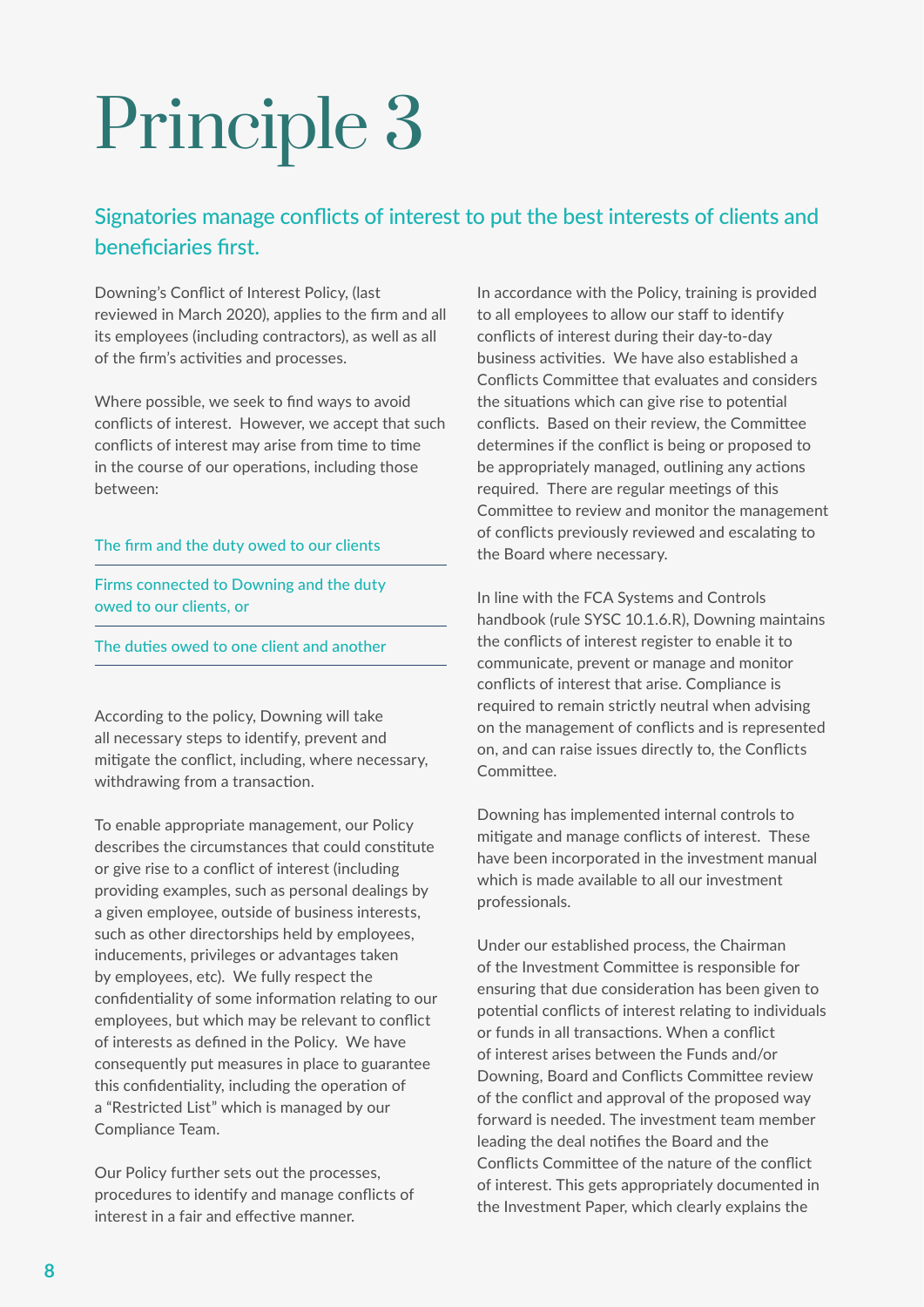nature of the confict and if/why Downing believes all parties are being served. It further states the need for Board approval following consideration of the interests of the relevant fund.

We acknowledge that some Directors are involved in more than one fund and may be potentially conflicted themselves. Prior to completion, it is necessary to obtain writen approvals from all of the participating fund, preferably from the Chairman of each fund.

Where the confict of interest cannot be managed through our internal controls with reasonable confdence, that the risk of damage to the client(s) interest will be prevented, then the confict is disclosed to the client (or any third party).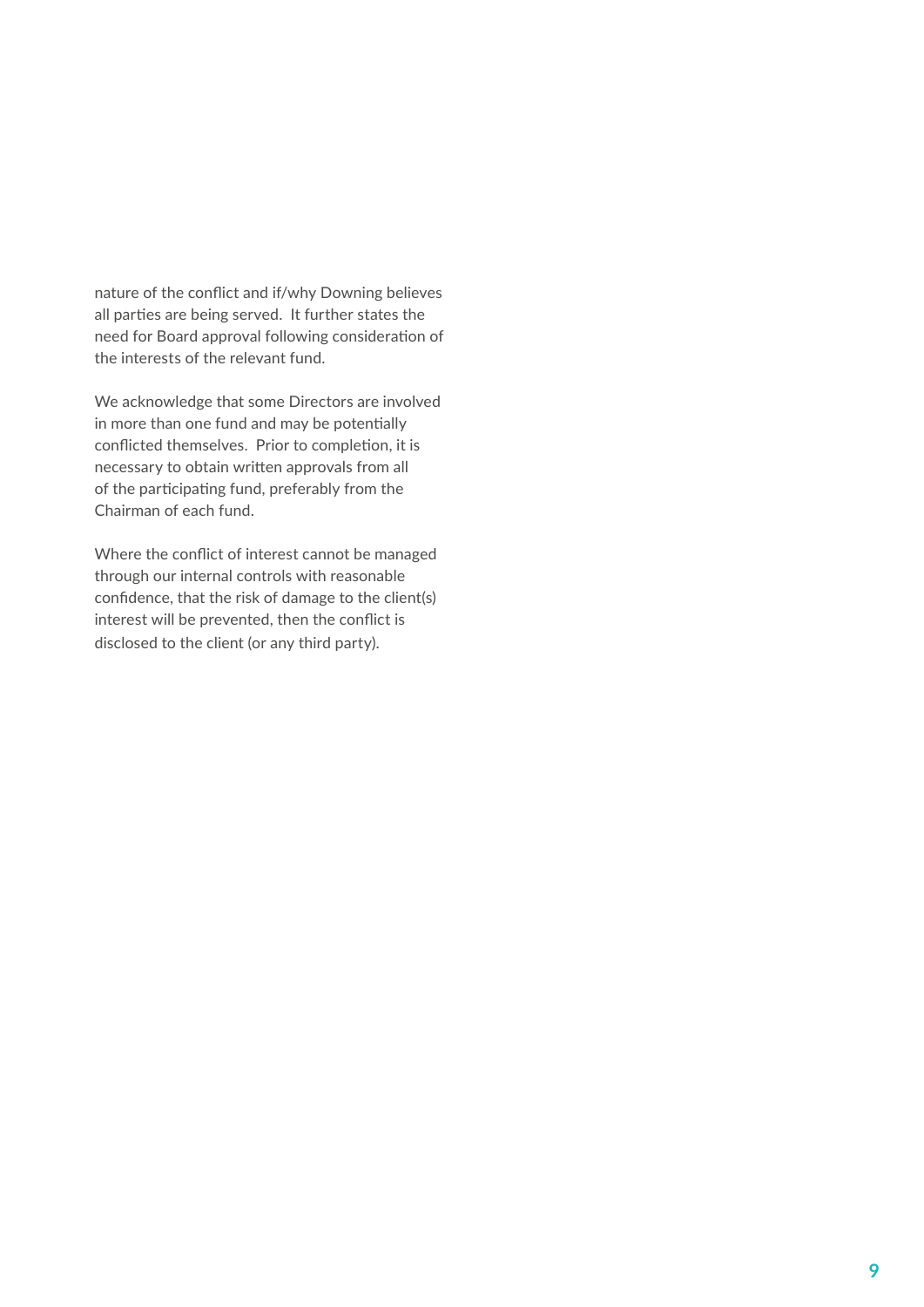### Signatories identfy and respond to market-wide and systemic risks to promote a well-functioning financial system.

Downing is an active member of several national and global investor networks, alliances and trade bodies, through which has access to thought leadership pieces on market-wide and systemic risks. Through our participation and collaboration, we aim to have our say in these discussions as well as promote good practices which lead to mitigating or reducing any market exposures.

A recent example of this was our participation in UKSIF roundtables to come up with a policy vision for sustainable fnance in the UK. This was an opportunity to collaborate with our peers and competitors on how government policies and regulations need to evolve to accelerate the transiton to a Net Zero Economy. This is likely to have a material impact on our business over the next fve years. For example, the proposed revisions to building regulations and planning requirements to improve the efficiency of homes and prepare for the electrification of heat could present a risk to developers if they are not aware of emerging standards.

As an investor in AIM listed companies, we are aware that these smaller companies often struggle to keep up with governance matters. Our Head of Unquoted Investments Judith MacKenzie has served as a Director of the Quoted Companies Alliance since 2015 and Downing LLP has sponsored three different studies into good governance culminating in a 'How to' guide writen by the QCA based on some research by the Henley Business School which is scheduled for publication in April 2021.

In additon to Judith's expert input, Downing's part funded the research, provided case studies that can serve as examples on pragmatic advice for boards and will also host the launch event. Our aim is to help these companies step up their governance to standards widely accepted by investors.

#### **Below is an article on this launch:**

*htps://esgclarity.com/smaller-companies-failing-to-efectvely communicate-esg/.*

As stated above, we have also been members of the PRI since 2019, this provides us access to a forum of discussion which identfes ESG risks and seeks to share good practice on how to address impact from these risks on the fnancial sector.

An example of this has been climate change and how this may impact portfolios. Downing is a supporter of the Task Force on Climate-Related Financial Disclosures (TCFD) and has taken published advice from the PRI on how to best incorporate these matters into our diversified portfolio, while promoting the disclosure of climate risks and mitigation more widely. As part of the launch of our Downing Renewables & Infrastructure Trust, we have participated in numerous debates on the role that renewables investment plays in meeting our national climate change targets.

As must be the case with most investors globally, 2020 was dominated by COVID-19 related challenges. Our exposure varied across our portfolio, with some sectors evidently more resilient than others.

Our most impacted business unit was Development Capital, as it focuses on investment into hospitality (including pubs and, hotels) and care homes. As active owners, it was an intense year of working closely with management teams to minimise the impact, protect their assets and maximise the chances of getting back to business case performance post pandemic. Downing held a portfolio review of those businesses considered most susceptible to the impact of Covid-19 on the trading environment to ensure all views had been considered in the approach being adopted. In a number of cases, we had to remodel cashfows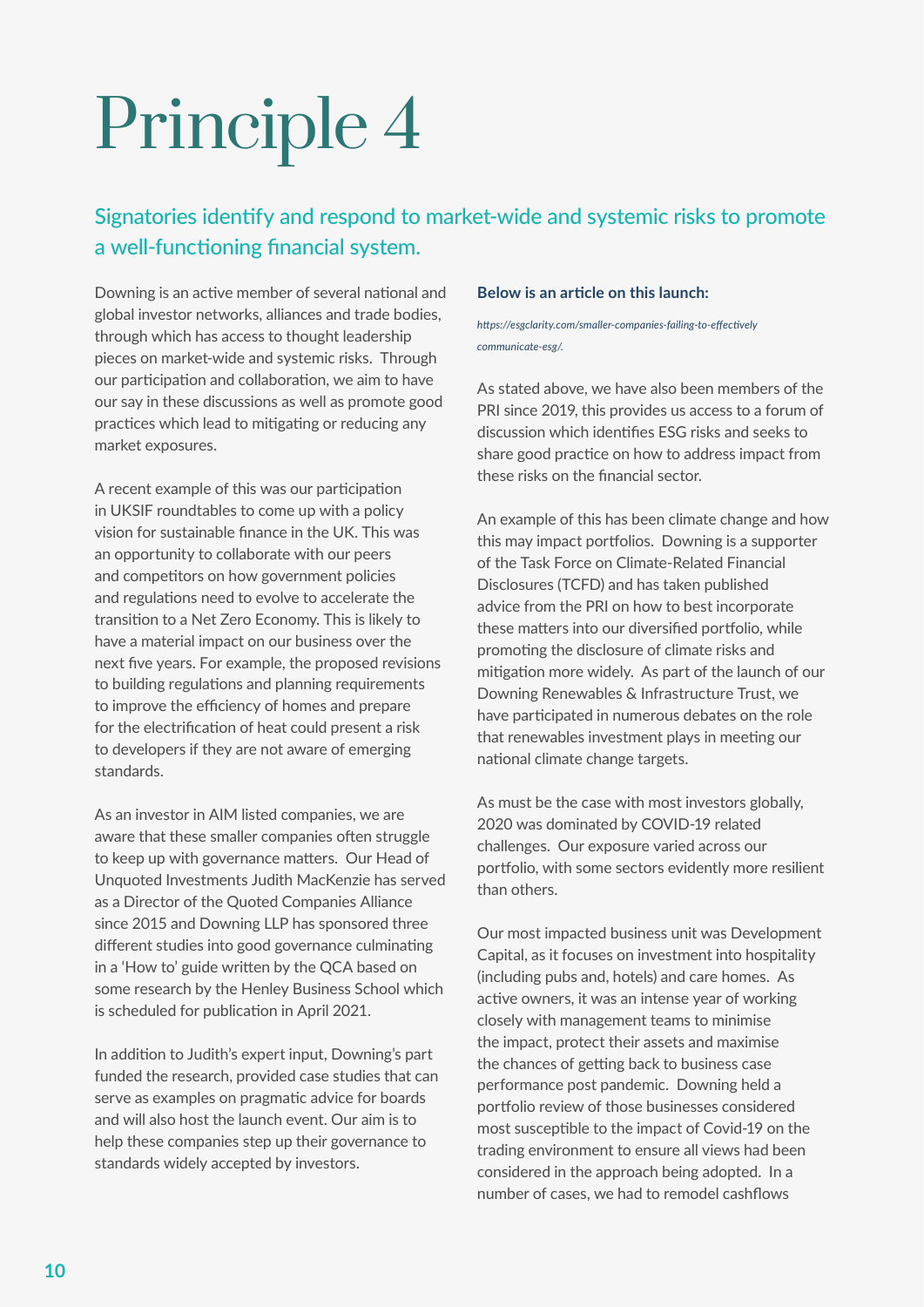and negotiate variations to terms to ensure both investor's value was protected and be fair to the SMEs and help their businesses survive.

In the months following lock-down, Downing also produced a 'Covid-19 Prompter' for our investee businesses, which was a document pulling together the range of government schemes and guidance plus professional advice in respect of how businesses could deal with the impacts of Covid-19. This ensured up to date information could be disseminated equally amongst the investee companies that we support in an efficient manner

For our healthcare businesses, where we held a board position, the frequency of communication and board meetings increased and enhanced our tracking mechanisms to monitor suspected or confrmed Covid-19 cases amongst residents and staff. Downing staff attended management's operational updates multiple times per week to ensure there was no delay in identfying issues that required action. Overall, our elderly residential care homes exposures have generally held up well despite the operational pressures that arose. One of the two biggest groups we are working with is led by a respiratory consultant doctor, which provides reassurance around clinical oversight. The other has an enviable senior leadership team, which was bolstered earlier this year with the recruitment of the former Operations Director for BUPA's hospitals and clinics. Although some of our homes did experience Covid-19 infections, all of our investments are in modern purpose-built assets, which are better placed to manage infection control than many of the smaller outdated homes in the market. Therefore, outbreaks have been well contained where they have arisen. At the height of the pandemic, we saw the NHS and local authorities buying beds but a stalling of demand from private pay residents. Private pay demand looks to be slowly returning with an increased number of enquiries and admissions. Government support (which varies across England and Scotland and even at a local authority level) has also helped offset some of the increased costs.

For our hospitality and leisure related businesses we have had to work quickly to respond to the Government's lockdown and forced closures. Significant time was given to financial forecasting and scenario planning for a range of outcomes. We wanted to ensure the investments didn't just

have the cash required to survive lockdown but also to recommence trade when able to do so. In most cases the impact has been manageable, particularly in light of the furlough scheme and other Government initiatives aimed at reducing costs and increasing trade.

For our Energy and Infrastructure Funds, we have seen two opposing dynamics. On the one hand operational performance of renewables has outperformed targets despite disruptions to supply chains and travel restrictions. We are fortunate that our asset management is performed in-house with a set of state-of-the-art systems and processes that we have implemented at considerable expense over the last 24 months. This has enabled most of the asset management tasks to be able to be conducted remotely without significant disruption and has enabled us to continue to actively manage the projects. On the other hand, fnancial performance was slightly down as a result of the impact of COVID on energy demand and therefore energy prices.

Our Property lending team saw a short closure of sites at the outset of the pandemic, which caused some delays to development and cost overruns. During this period, we not only kept constant contact with borrowers to understand the position on their sites, but we paused bond fundraising for several months until we had completed a thorough review of the portfolio.

Since lockdown was eased during the summer of 2020 construction sites have remained open and construction activity has increased significantly. Therefore, we are not anticipating any significant impacts though we are closely monitoring government policy such as temporary reductions on stamp duty as these could have a material impact on the residential property market and our ability to exit investments.

Our Ventures team identfed sectors that were likely to be hit hardest within their portfolio and worked closely with the businesses to design cash and funding plans. The team also focused on deploying resources on investment opportunites created during the pandemic. We were one of the few frms to make signifcant progress during this time of distress, which has resulted in an overall good performance by the team.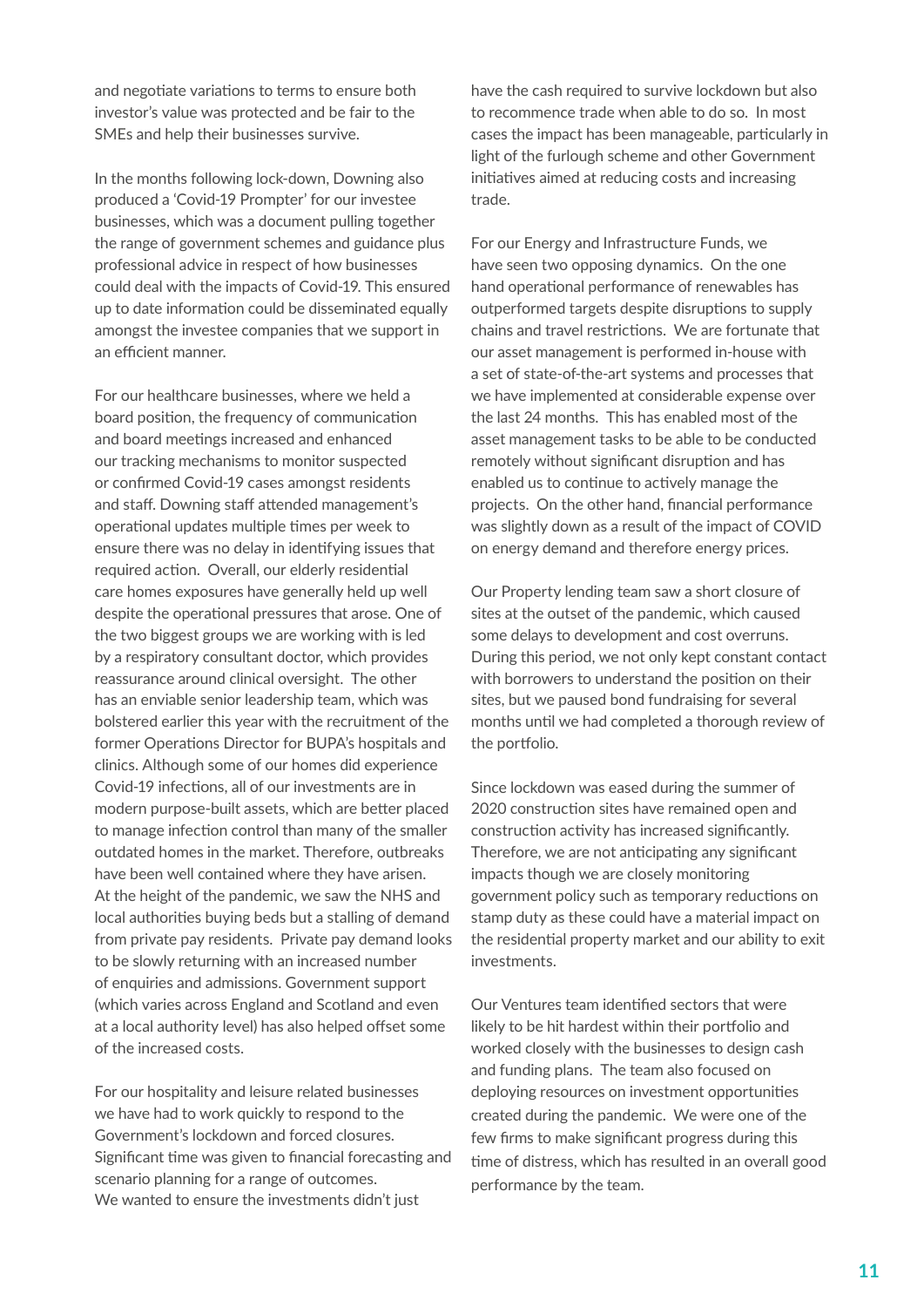### Signatories review their policies, assure their processes and assess the effectiveness of their activities.

Downing frst became a signatory to the Principles of Responsible Investment in 2019 and so we are at an early stage of formalising policies and processes that reflect our RI integration into our Stewardship approach. However, these are based on our inherent philosophy on RI which has been an integral part of Downing since its inception.

We review our Responsible Investment Policy regularly to ensure it remains relevant and continue to follow best practice in the industry. In practice the firm is constantly evolving its thinking, so it is likely this review will happen annually for some years to come, both to keep raising standards and to refect changes that have been made in the way we work day to day. This combination of a top-down and bottom-up approach is very true to Downing's culture, and experience has taught us that it is key to sustaining new practices.

The latest version of our Policy dates from February 2021, where we strengthened our approach to stewardship and integration of ESG in line with the initatves that have taken place at Downing during the last year and set ourselves fve goals for this year:

#### Become a signatory to the FRC Stewardship code

#### Be recognised as a B-Corporation

Train all staff on ESG investing - and ensure every appraisal covers ESG integration

Publish individual ESG strategies for each business area

Publish Downing's own climate change report in line with TCFD guidelines

The challenge for a business as diverse as Downing, with investments as small as £250,000, is ensuring we focus our efforts in the areas where we can be

most effective in protecting and enhancing value. To successfully achieve this, we must ensure our policies and processes are lean, efficient and support our diverse range of investments.

In this context, we recently reviewed our companywide Responsible Investment strategy (policy plus supporting processes and documentation) and we realised that, in order to improve the effectiveness of our stewardship, this strategy together with its underlying processes and procedures needed to be adapted for each of our investment businesses. Consequently, we are in the process of developing dedicated underlying ESG strategies, protocols and tools for each of our business units. This will ensure that our stewardship in each of those units is best placed to ensure value protection and creation. This extends to our approach to negative screening, as this varies signifcantly by business. For example, our approach to negative screening varies significantly by business. In some cases such as Bagnall Energy Ltd. the portfolio includes investments in transition technologies such as gas peaking plants, whereas other funds have a red line on any fossil fuels.

In the frst quarter of 2021 we have also reviewed our pre-acquisition ESG questionnaires and checklists for our Property, Ventures, Energy & Infrastructure and Development Capital teams. The rationale here was to ensure these were proportionate and focused on potentially material risks in their respective areas - as the level of understanding of ESG in the business increases, so does the sophistication of our investment teams' views on risk. However, we have gone further for the Property ESG questionnaire and turned it into a tool for engaging with developers on the key issues. By explaining why we are asking the questions and providing links to guides and templates, we hope to prevent this becoming a tick box exercise. We also believe it will help us build understanding and capacity with our portfolio companies.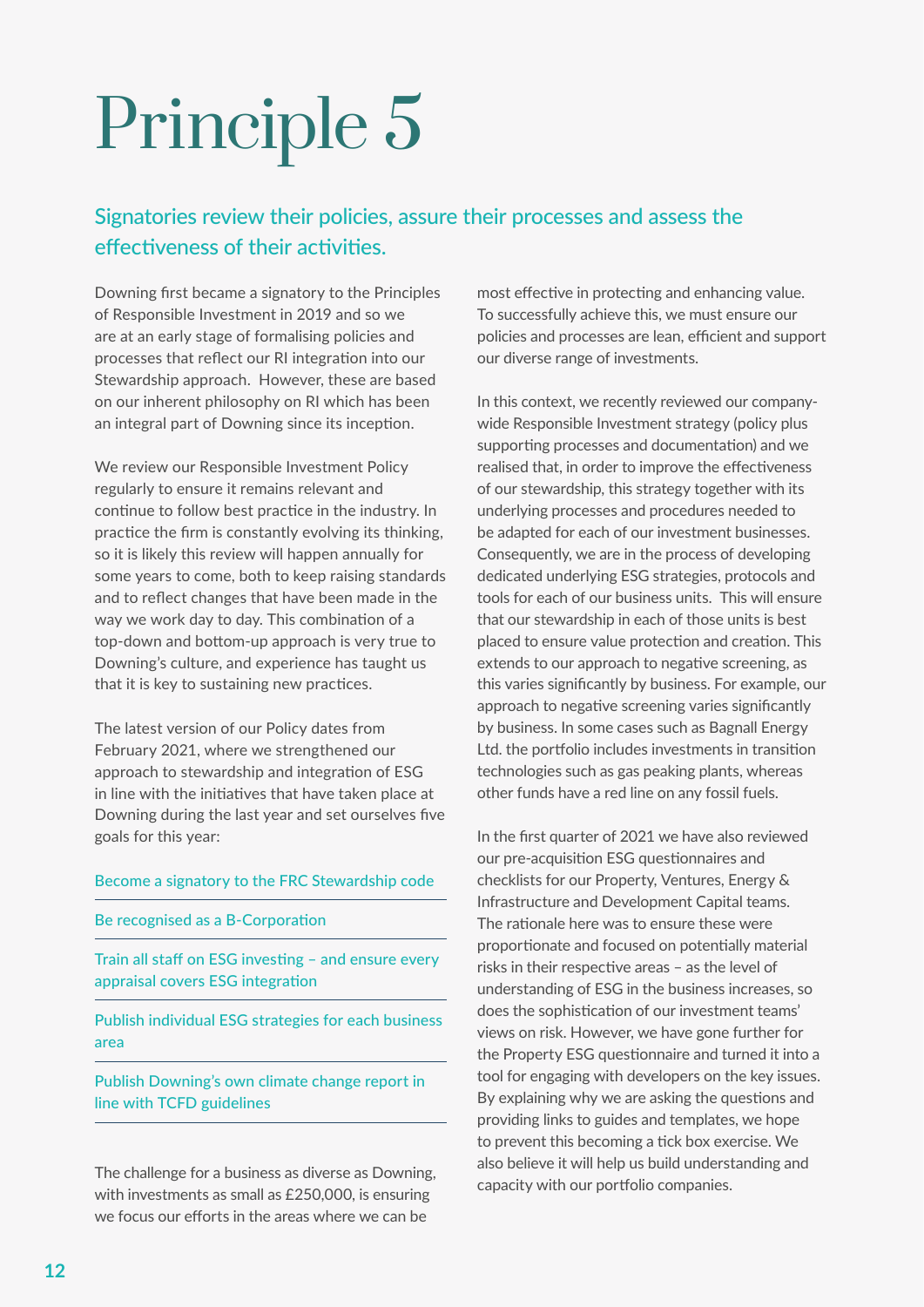We have also signifcantly progressed our systems review with our listed equity division, with noticeable positive results, including better documented engagement plans, which in turn have allowed for more efficient interactions with the businesses we invest in, with a focus on company-specifc material matters. These changes reflect the nature of the listed companies we invest in (small AIM listed companies) and the challenges they face in balancing public and investor ESG expectations with relatively limited resources (particularly when compared with some of the larger companies).

The above review process coincided with the Financial Conduct Authority's announcement of a roadmap for climate-related fnancial disclosures. Whilst we have around 12 months to prepare for our first report, now is the time to identify climate-related risks and disclosures relevant to each business unit, and establish metrics are targets to support future reporting.

Given our progress over the last year on ESG integration, we already have Environmental risks integrated in our frm wide risk management system, but it will nevertheless take a concerted effort to be ready to report in September 2021 which is our target for Downing' frst TCFD guideline compliant annual report and accounts (one year ahead of the FCA requirement).

In all areas we know that only experience of applying our strategies will tell us where they need to be evolved further. We have seen a step change in the interest and enthusiasm of our staff over recent months which bodes well for continuous improvement going forwards.

In all of this, we count on the support of a specialist ESG advisor that further provides us with insight into potental improvements, as well as benchmarking against market best practice.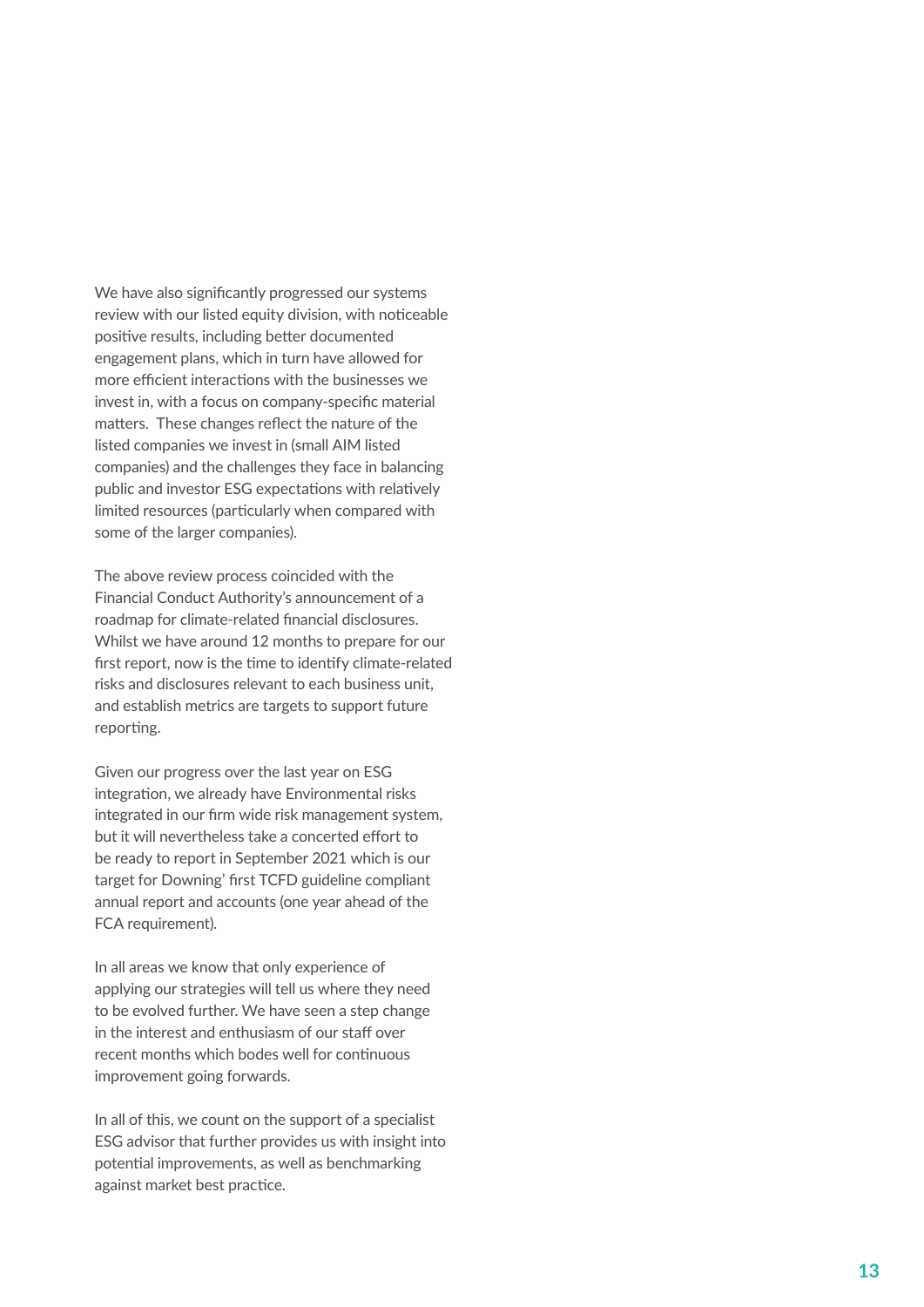### Signatories take account of client and benefciary needs and communicate the activities and outcomes of their stewardship and investment to them.

Downing is a frm with a diverse range of assets under management and investors ranging from multinational institutions to retail customers making their frst investment.

Therefore, the needs, objectives and risk appetite of our clients and benefciaries vary greatly from one business unit to the other.

For example, the vast majority of our Ventures money is raised via EIS and VCT funds where retail customers invest as litle as £10,000. They are typically advised by Independent Financial Advisers and our investors are motivated by the potential for capital growth but also the 30% tax rebate in the UK for qualifying investments. These are riskier earlier stage businesses, so our clients assess returns at a fund rather than an individual company level.

In contrast, our property lending and development capital businesses have a very diferent investment mandate. Here the majority of funding comes through the Downing Estate Planning service where the investors want to preserve capital and be able to leave it to their benefciaries without them having to pay any inheritance tax. In this case, as investment managers we adopt a much more risk averse approach and target more modern returns of 3-4% p.a.

Our flexible approach to ESG strategy building means we can easily adapt to any demands of our investors in any given funds, including increasing the level of exclusions applied to a given fund for a more risk averse, ESG aware, set of investors.

Whilst we count both investors and Financial Advisers as our customers, most of our communication is via advisers. In practice, to many of the end investors Downing is just one of several product providers – advisers would typically recommend that they invest across several schemes to diversify their risk. Knowledge of

and requirements around responsible investing in retail investors are notably less mature than with Institutional Investors. However, we believe this position is evolving and we aspire to offer thematic ESG funds in the future: as with all new products, however, we would need to assess the level of demand before this could go to the Product Governance and Distribution Committee.

We continuously engage with clients and advisers through a variety of means, although we acknowledge that over the COVID period such engagement has necessarily been focused on solving immediate problems rather than surveying future needs.

Downing Fund Managers speak to their investors at least twice a year and occasionally, our clients will also want us to respond to dedicated questionnaires. However, we are seeing an evolution of this towards a positon where clients want to have a more informal conversation where they explain how their position may be evolving and we present our approach to stewardship and ensure there is full alignment between the two.

DFM also conducts roadshows where we present our investment philosophies and services and solicit feedback from our investors on how they feel we are investing their funds. In addition, Board members of some funds will also proactively contact investors to solicit their views on fund strategy and performance.

We periodically conduct surveys amongst advisers to better understand clients' overall objectives and expectations. The last ESG survey was conducted in 2019, where the overall message was that appetite for ESG is growing amongst our investors.

We also enjoy time spent in focus groups with advisers where we can test market demand for new product ideas and gain valuable feedback on how to continuoulsy improve our customer service.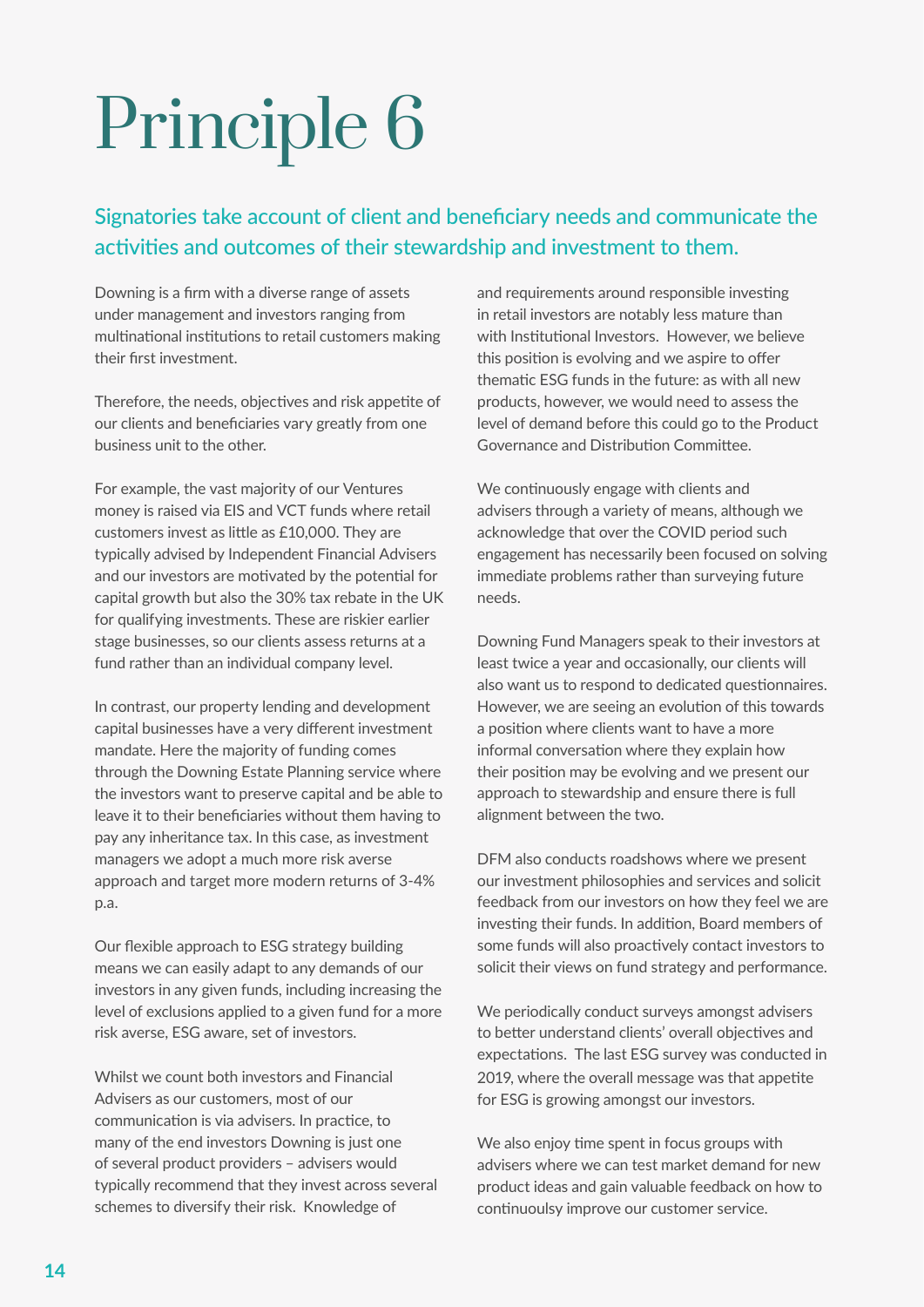We also use Trustpilot, where we collect satisfaction scores after contact with customer services. This was set up for our online direct-to-consumer investment platform where at the time of writing we were scored 4.7 out of 5.

Unfortunately, we do not always get it right. If for any reason our service does not meet customers' expectations, we have a complaints procedure in place to ensure that all complaints are handled fairly, promptly and impartially.

We investigate all complaints fully, ensuring that all concerns are addressed, and that investigations are undertaken by someone of the appropriate seniority. As an FCA regulated frm we have a full complaints process which is overseen by our compliance department.

#### **Investor reporting**

In 2020 we redesigned the annual report and accounts for Pulford Trading and Bagnall Energy Limited, which at the time were our two largest portfolios. These are now written in more userfriendly language and for the first time they include a dedicated section on responsible investing. Levels of disclosure will only increase over tme.

As we become more transparent in how we communicate with our investors, 2021 will see our inaugural Downing LLP ESG report, which will review our diferent funds and our key achievements and performance for the year by Strategy. Separately, we will also be issuing a dedicated Voting and Engagement Report for our listed funds.

The COVID pandemic has necessitated a signifcant change in how we communicate with advisers, many of whom our Business Development Managers would normally be visiting in person. Whilst we miss the face to face tme, and would like to get this as soon as possible (relationships are key to Downing's strategy and success), we have found that webinars to be an

invaluable new tool.

In addition to us considering our clients' needs, many advisers want to understand in great detail what is happening with investments, particularly when the outcome has not met expectations. Here they want to know what has gone wrong, why and what measures are being put in place for it not to happen again.

We therefore brief advisers shortly before we issue the end investor reports, and also engage with advisers on an ad hoc basis as issues arise.

Our network of IFAs not only play a vital role in relaying information back to investors, but they are constantly evaluating our performance against competitors. Therefore, we are aware of how important it is for us to make appropriate disclosures in relation to stewardship and responsible investing.

Our proactive approach to communication as explained above has been well received and resulted in better retention levels for our customers as evidenced in the case study below.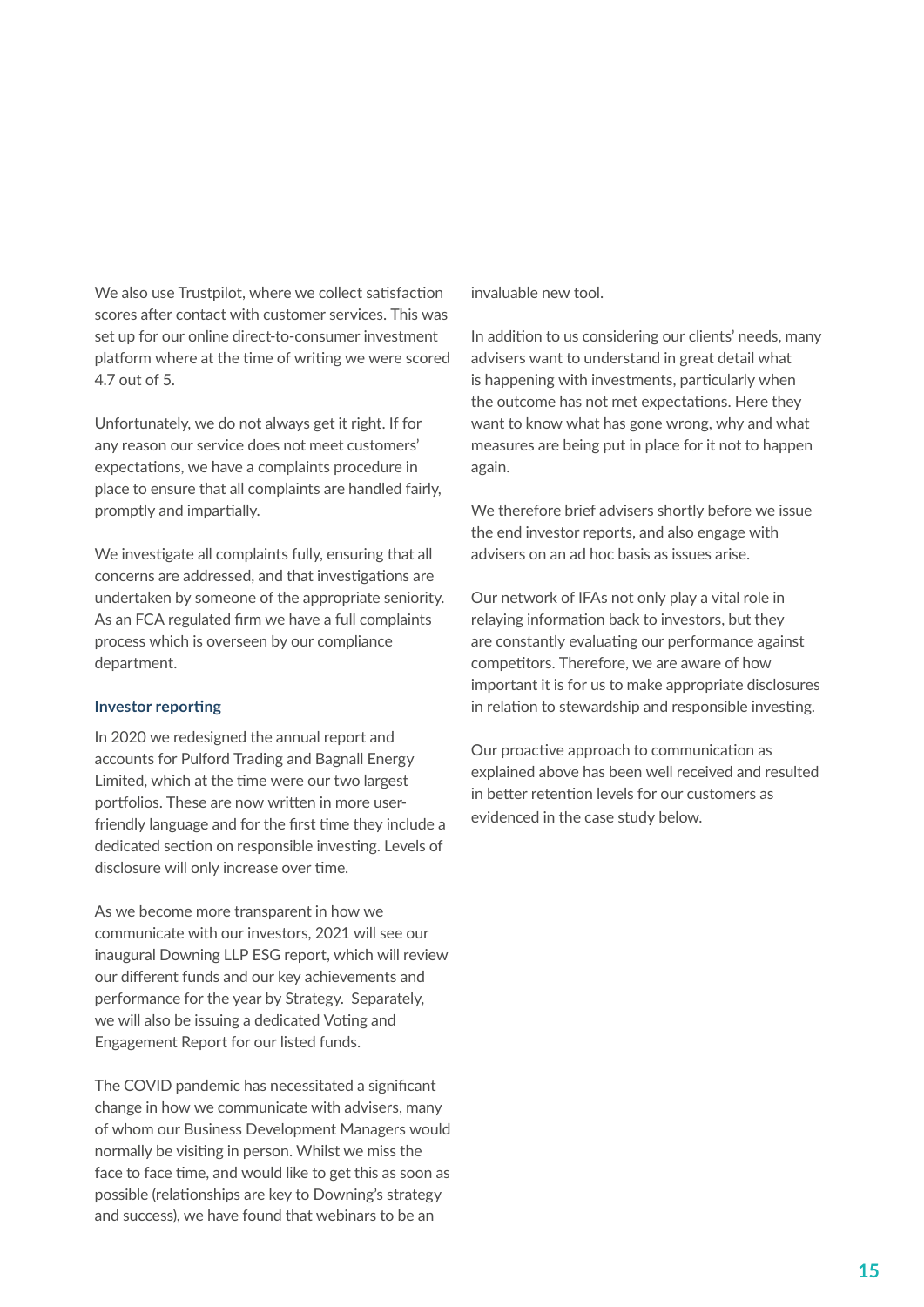## Case study

### Client Engagement & Transparency | Project Atwood

In February 2019 Downing agreed to take over the management of an Estate Planning Service that had run into difficulty.

The fund had been gated over a year and a half, during which time there was no update to the valuation of assets, despite a number of issues arising within the portfolio during that time. Investors were frustrated that they had not had access to their capital for a protracted period of tme, advisers were unhappy that they had not been receiving their fees, and both were fed up with the lack of communication.

At the point that Downing took over the service, customer satisfaction levels were already very low, and this was exacerbated when we conducted our own valuation of the assets in the portfolio in conjunction with several independent third parties. The valuations were dramatically lower than the last valuation provided by the incumbent investment management frm, in some cases the drop was close to 50% since their inital investment. And this was on a product that should have had capital preservation and income generation as its objective.

### **Our priorities were to:**

Improve the levels of communication and transparency to help advisers and investors understand the various causes of the loss of value.

Protect the business relief on the underlying companies (and so protect the investors from inheritance tax) which was the main selling point for the service.

Rebuild relationships and trust and so retain as many investors as possible – no mean feat when they had lost so much money and simply didn't understand why.

Whilst this was a signifcant undertaking, it was the communication with investors, advisers and the regulator that turned out to be our greatest challenge.

Firstly, the data that we received from the incumbent was inaccurate and out of date – this meant that we had to check each investor's informaton, connect them to the right adviser and import that data into our system.

Secondly, the investor base was elderly and in fact there were a number of deceased investors – the executors for whom were particularly keen to get access to capital.

The communications programme that we set up included webinars for advisers which were supported by transcripts, FAQs for our salesforce to deal with additonal queries from advisers and letters to the investors themselves at each stage of the process.

The communications to advisers were very detailed and included a value ladder showing for each of the underlying companies what the contributing factors were to the loss of value. We believe that this was a level of transparency that the IHT industry had not seen before, but as our number one objective was for people to understand what had happened to valuations, going into such a degree of detail was essental.

We ungated the fund in Autumn of 2020 and are delighted that we have only had £4.2m of withdrawals so far totalling 13% of the fund. 90% of investors have now migrated across to the Downing Estate Planning service. We see this as a real achievement by our Product, Marketing and Sales teams, supported by the investment leads and we were pleased to see a small increase in the value of their holdings in the last quarter.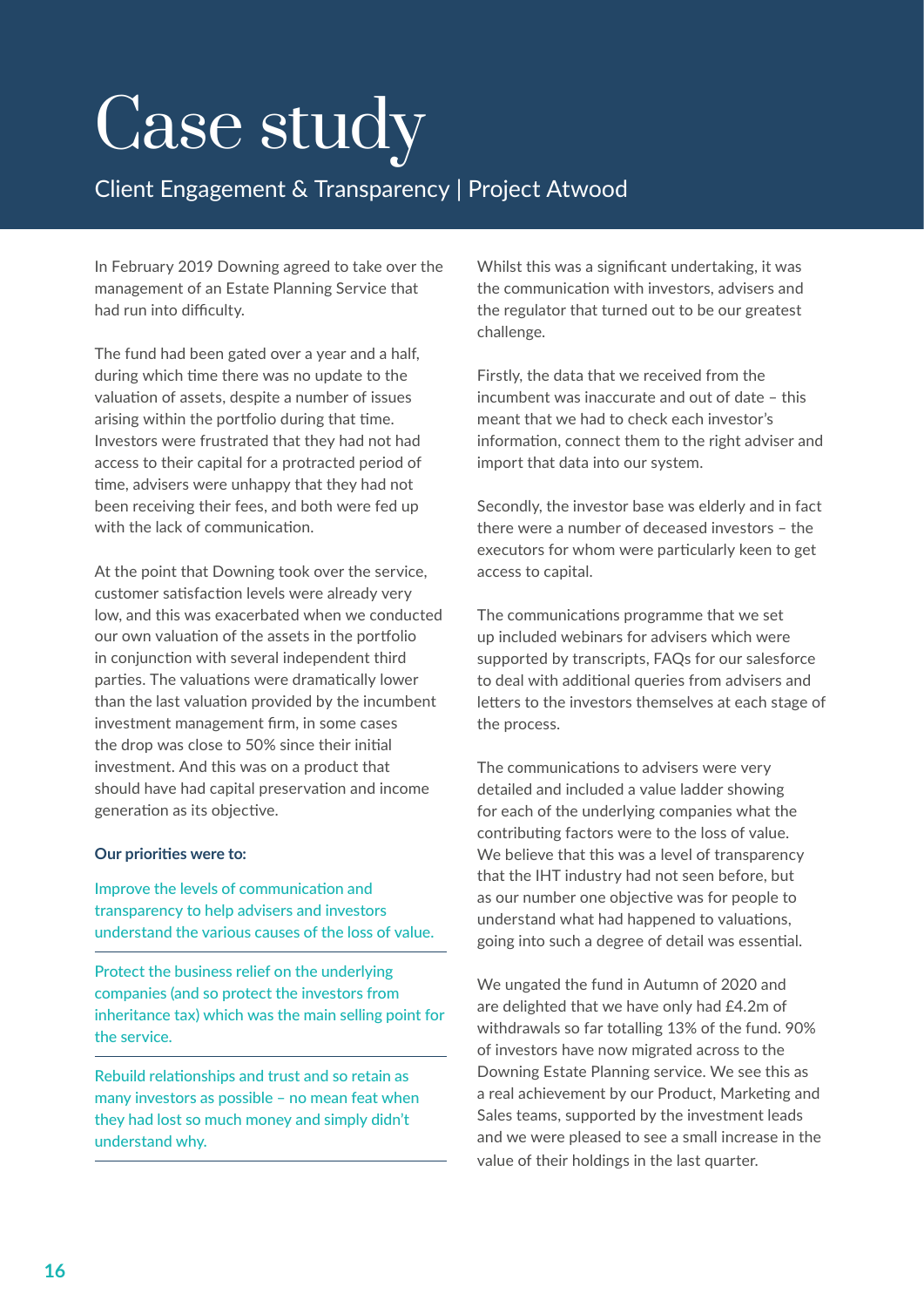Signatories systematically integrate stewardship and investment, including material environmental, social and governance issues, and climate change, to fulfil their responsibilities.

One of the key principles of our Responsible Investment Policy is integration. As a firm, we are committed to integrating ESG within the investment lifecycle as refected in the diagram below.

In doing so, we are further commited to ensure this happens in a structured manner, which seeks to systematically and effectively apply the commitments made in our Policy and focuses on material ESG matters.

We acknowledge that to achieve full integration, ESG consideration needs to adapt to the way of operating, needs and challenges which may difer amongst the various investment funds and businesses that make-up Downing's business.

We have actively engaged with each team to understand how best ESG could be integrated into their operations while respecting the overall Downing approach. This has been incorporated into their respective ESG Strategy which covers each of the points below. The Strategy further outlines how the diferent E, S and G pillars apply to their strategy.

#### **Review**

We review our Responsible Investment System periodically to ensure it remains relevant in the context of our business and the evolution of the Responsible Investment agenda.

#### **Exit**

We will undertake an ESG evaluation on exit and we endeavour to quantify and report on value creation & impact wherever this is possible.

Where pertinent, we will disclose ESG information as part of our divestment package.

#### **Reporting**

We are a signatory to the PRI and are setting out protocols for regular reporting on ESG matters to our investors, advisers and other stakeholders.



#### **Product Design**

We will be clear on the investment objectives for a given fund and state how ESG factors are incorporated at a product level

#### **Pre-investment**

We have appropriate tools in place that set out a systematic approach to analysing ESG risk and opportunity. ESG matters are discussed throughout the decision-making process from screening to DD to KPI setting

#### **Stewardship**

We aim to actively influence the ESG performance of our investees, through prioritised action plans and targets

We require compliance with relevant laws and regulations.

We are active voters on listed funds with a clear voting & engagement policy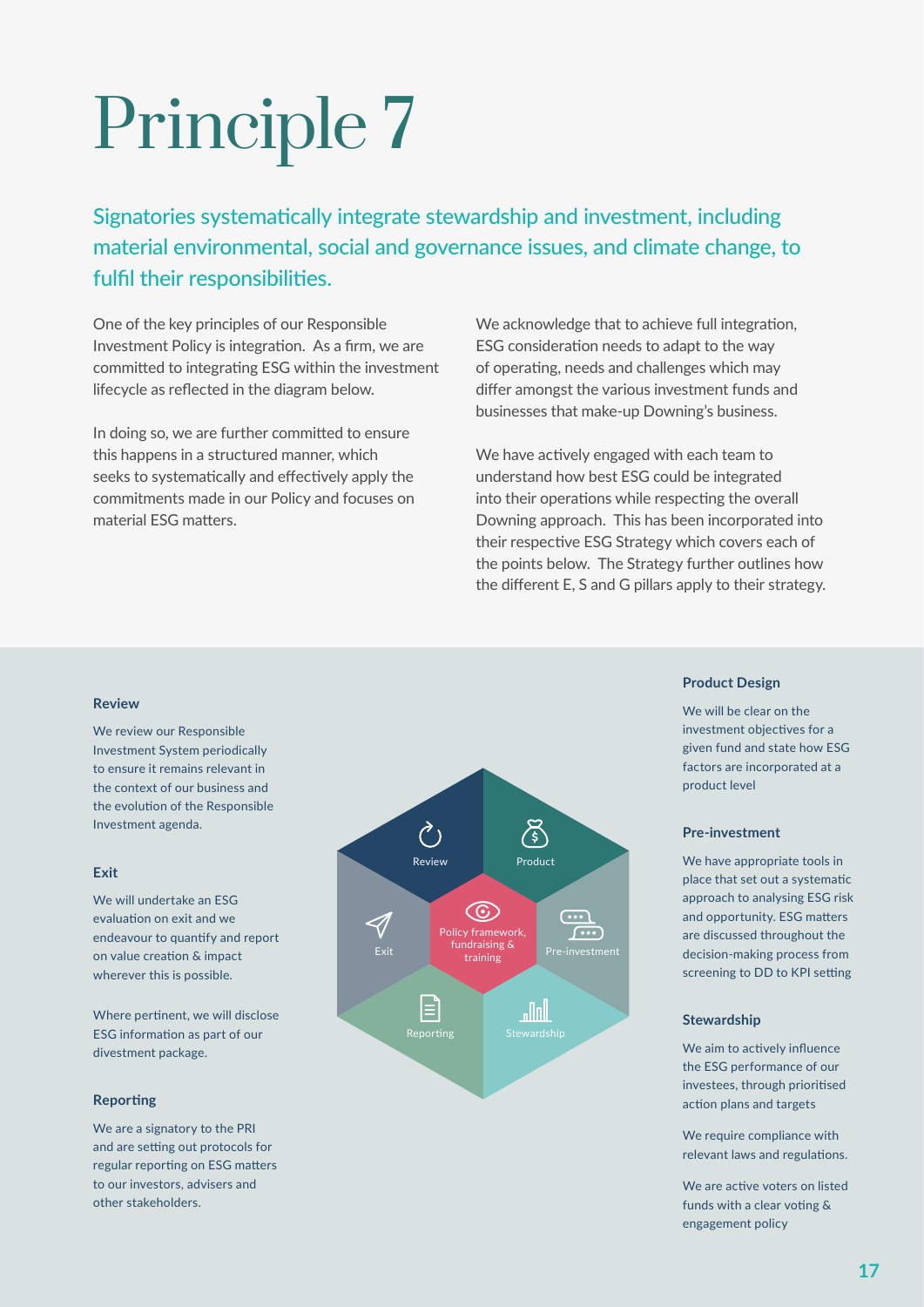Each business publishes its own ESG strategy that sets out which Sustainable Development Goals they aim to support and outlines key risks based on the SASB materiality map overlaid with our own sector expertise.

Below is a brief overview of how the frm-wide approach has been adapted for our diferent divisions.

**DFM:** Our fund managers identify potential investments that align to our investment strategy. We then use Sustainalytics to complete desktop research on the portfolio companies and any new investment. Unfortunately, approximately 50% of the portfolio companies are not covered by Sustainalytics, and so in conjunction with our ESG consultants Ensphere and internal resources, we carried out desktop research covering a comparable scope to the Sustainalytics tools to achieve 100% coverage of the 7 main funds. We use this information to identify material ESG issues associated with the companies that get discussed with the Fund Managers in dedicated workshops. An ESG Engagement Plan is developed, which is used to guide engagement and track the outcomes of any such engagement.

**Energy and Infrastructure:** ESG considerations are built into our investment process at all stages. We have developed a pre-acquisiton due diligence questionnaire (DDQ) which is bespoke to infrastructure projects (e.g. takes into account the need for Environmental Impact Assessments, community liaison, land use, climate change, etc) and which is used to identfy risk and opportunity at an early stage. During the detailed due diligence process, those elements identified are considered in more detail, specific solutions proposed where appropriate and specifc monitoring and reporting plans proposed. Following acquisition, our Infrastructure Asset Management division monitors and reports these specifc items alongside more general ESG KPIs to our investment team, board representatves and other stakeholders. We have integrated ESG monitoring into our in-house asset management software tools to facilitate this.

**Development Capital:** We have developed a proprietary pre-acquisiton ESG checklist that is supported with suitable guidance to allow our investment professionals to identfy material

risks. Development Capital includes a diverse range of sectors and assets and given our focus on care homes and specialist education facilities, along with hotels, pubs, wedding venues the social factors take precedence when looking at ESG. The ESG checklist is now evolving into an engagement tool to start a conversation with portfolio companies around changing expectations and emerging risks, relating to both employees and customers. Key concerns around climate change relate to fooding risks for buildings in the portfolio, energy and water consumption on site and managing high temperatures.

Our work in both new construction and refurbishment of existing properties also gives us an opportunity to create modern, energy efficient facilites that will be ft for purpose in years to come and we look forward to measuring and reporting on the impacts of that investment on employees, customers and the environment.

**Property:** We have developed a dual approach to assessing ESG prior to lending against any development. This covers a developer evaluation (their overall governance performance and approach to sustainable development) and a project evaluaton (which confrms that the project meets Downing's minimum requirements and whether any best practice is being applied). During the term of the loan, updates are requested on project development to ensure this is on track to meet the standards that were reported at the outset. Our property division sees a high level of repeat business and we use our development checks and engagement to push for best practice to start fltering through to smaller developers in the UK.

**Ventures:** Our VC arm deploys funds raised under UK tax efficient investment schemes such as EIS and VCT, therefore these companies are early stage, higher risk and tend not to have any tangible assets or predictable revenue streams. They are also typically technology-based solutions to new and emerging market needs so we are less concerned about stranded assets in this division and more focused on data security, employee engagement, business model resilience and customer privacy. The approach is, however, consistent with the other 3 divisions of our unquoted investment business in terms of process.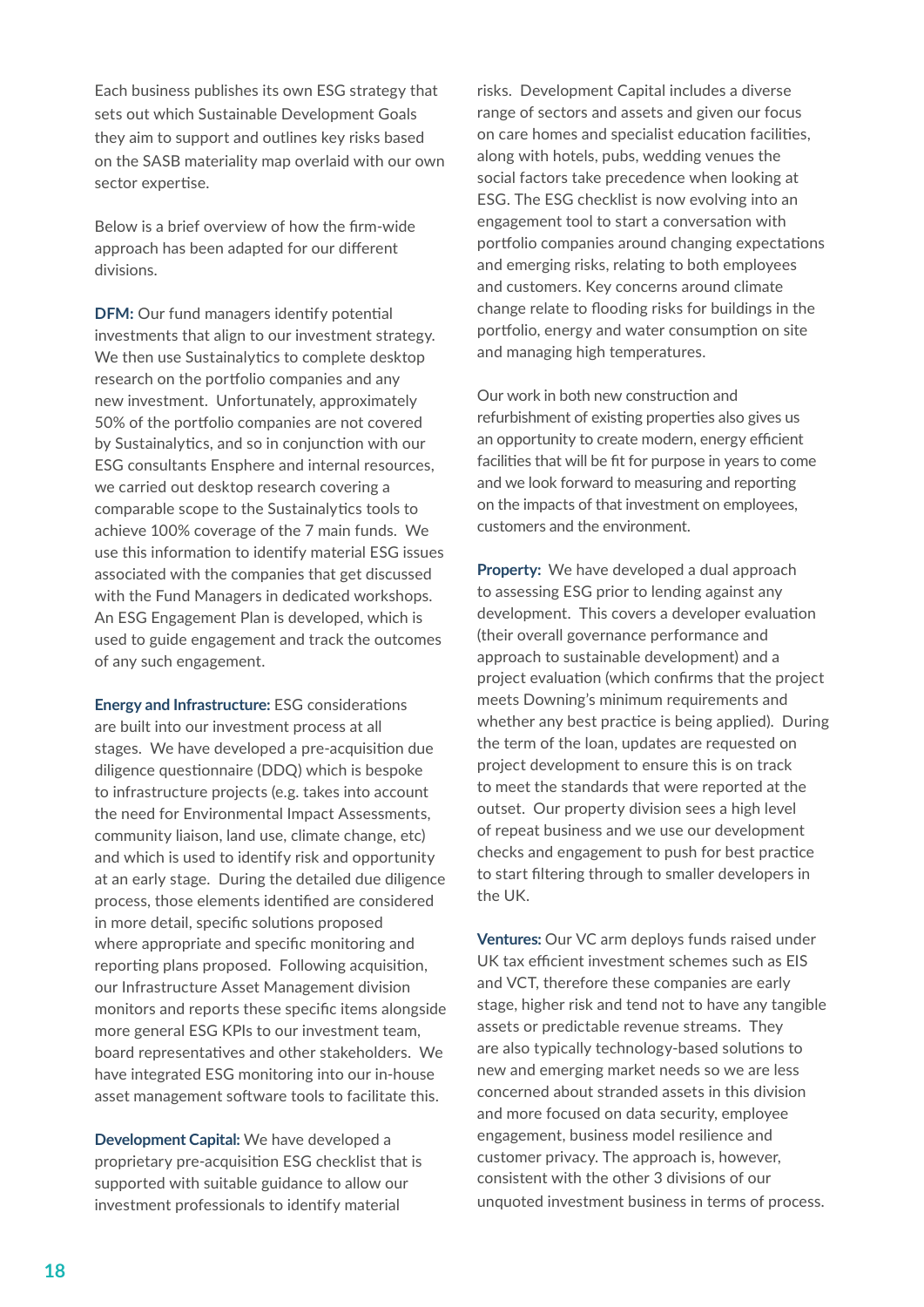### Signatories monitor and hold to account managers and/or service providers.

At Downing, most of our funds are internally managed, which provides us with better opportunites to monitor individual managers and maintain standards.

We have recently set out a Fund Oversight Program to appropriately oversee the investment activities of our listed funds. Downing Fund Managers is responsible for a number of Open-Ended Investment Companies and in additon have investment management responsibilities for one investment trust. Due diligence is required to be performed periodically to ensure that the structure of the company and its relationships are sound.

The table below shows the programme we have in place to manage the activities of our Fund Managers, regardless of how they are appointed. The purpose of the reviews is to ensure that the funds remain compliant at all tmes, and that we perform horizon and scenario testing of the funds to ensure stability.

In all cases, the detection of an issue is escalated in the frst instance to the Head of Quoted Investments in the frst instance and recorded so that it may be reported to supporting committees thereafter. These include the Public Equity Risk Commitee, Public Equity Investment Commitee, Product Governance Commitee and Enterprise Risk Commitee.

We do use service providers, particularly ESG data providers such as Sustainalytics. We regularly engage with them to understand their research process and how their services can be best applied and integrated into our processes. This has allowed us to align our monitoring to take account of their periodic review process as well as investee company reporting cycle.

Generally, we monitor research annually, with our portfolio split into reporting quarters. However, on occasions we have felt that the service provider research was slightly out of date and we have provided constructive feedback on how the update process of research reports could be improved. We have also commented on changes that they have applied to the content and presentation of the information.

Recently we have adopted the Sustainalytics controversy monitoring tool as a back-up to our own in-house research and analysis. This should ensure that any critical issues emerging are immediately fagged to a wider audience in Downing and not just the individual fund managers themselves.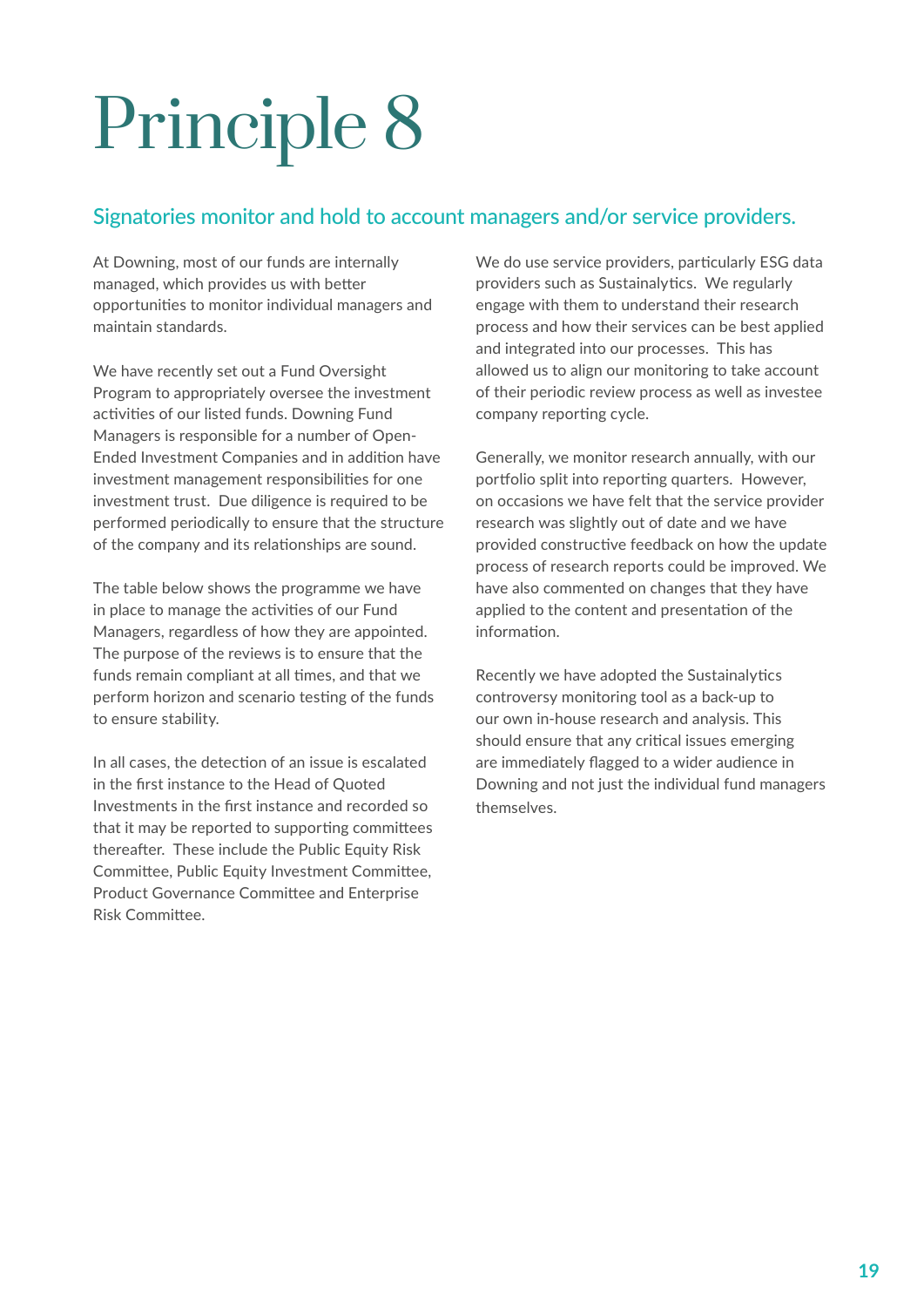### **Fund Oversight Programme**

| <b>Time Period</b> | Oversight                                 | <b>Function</b>                                                                                                                                                         | <b>Responsibility</b>                           |
|--------------------|-------------------------------------------|-------------------------------------------------------------------------------------------------------------------------------------------------------------------------|-------------------------------------------------|
| <b>Daily</b>       | <b>Pre-Trade Compliance</b>               | To review the effect and impact of individual<br>trades prior to trade commencing.                                                                                      | <b>Public Equity Team</b>                       |
|                    | <b>Post Trade Compliance</b>              | To look at the aggregated effects of trading<br>activity to ensure that the fund remains<br>compliant with the prospectus and regulation                                | Risk & Compliance                               |
|                    | MiFID reporting (Where<br>applicable)     | Release of trade notifications to market                                                                                                                                | <b>Public Equity Team</b>                       |
| <b>Weekly</b>      | <b>Stock Check</b>                        | Weekly review of positions against<br>administrator and custody records                                                                                                 | <b>Public Equity Team</b>                       |
|                    | <b>Creations and Cancellations</b>        | Weekly review of creations and cancellations<br>into the fund, sensitivity analysis performed                                                                           | <b>Public Equity Team;</b><br>Risk & Compliance |
|                    | Turnover monitoring                       | Weekly review of all trades in the last week to<br>report costs and charges, and venues used.                                                                           | <b>Public Equity Team</b>                       |
| <b>Monthly</b>     | Liquidity                                 | Liquidity review of all investments within the<br>funds. Calculated on average 1 & 3 months<br>liquidity and against 10% and 20% participation                          | Risk & Compliance                               |
|                    | <b>Value at Risk</b>                      | VaR calculation performed for month end<br>valuations                                                                                                                   | Risk & Compliance                               |
|                    | <b>Best Execution</b>                     | Monitoring of best execution between broker<br>and venues                                                                                                               | Risk & Compliance                               |
|                    | <b>Stress Testing</b>                     | Considering VaR, Liquidity and creations and<br>cancellations, create stress events around these<br>as variables, as well as to standard time period.                   | <b>Risk &amp; Compliance</b>                    |
|                    | Diversification/correlation<br>review     | General check of diversification within the<br>assets against investment type and sector                                                                                | <b>Public Equity Team</b>                       |
| Quarterly          | Expense/ TER reviews                      | Calculation of expenses against Net Asset<br>Values of funds.                                                                                                           | Risk & Compliance                               |
|                    | Benchmarking/Active Share<br>Calculations | Calculation of performance of funds against<br>specific targeted comparators, and comparison<br>to active share to understand increases and<br>decreases in performance | Risk & Compliance                               |
| Ad-hoc             | Performance of delegations                | Delegations monitored against SLA and KPI<br>targets. Monthly meetings held where required.                                                                             | <b>Public Equity Team;</b><br>Risk & Compliance |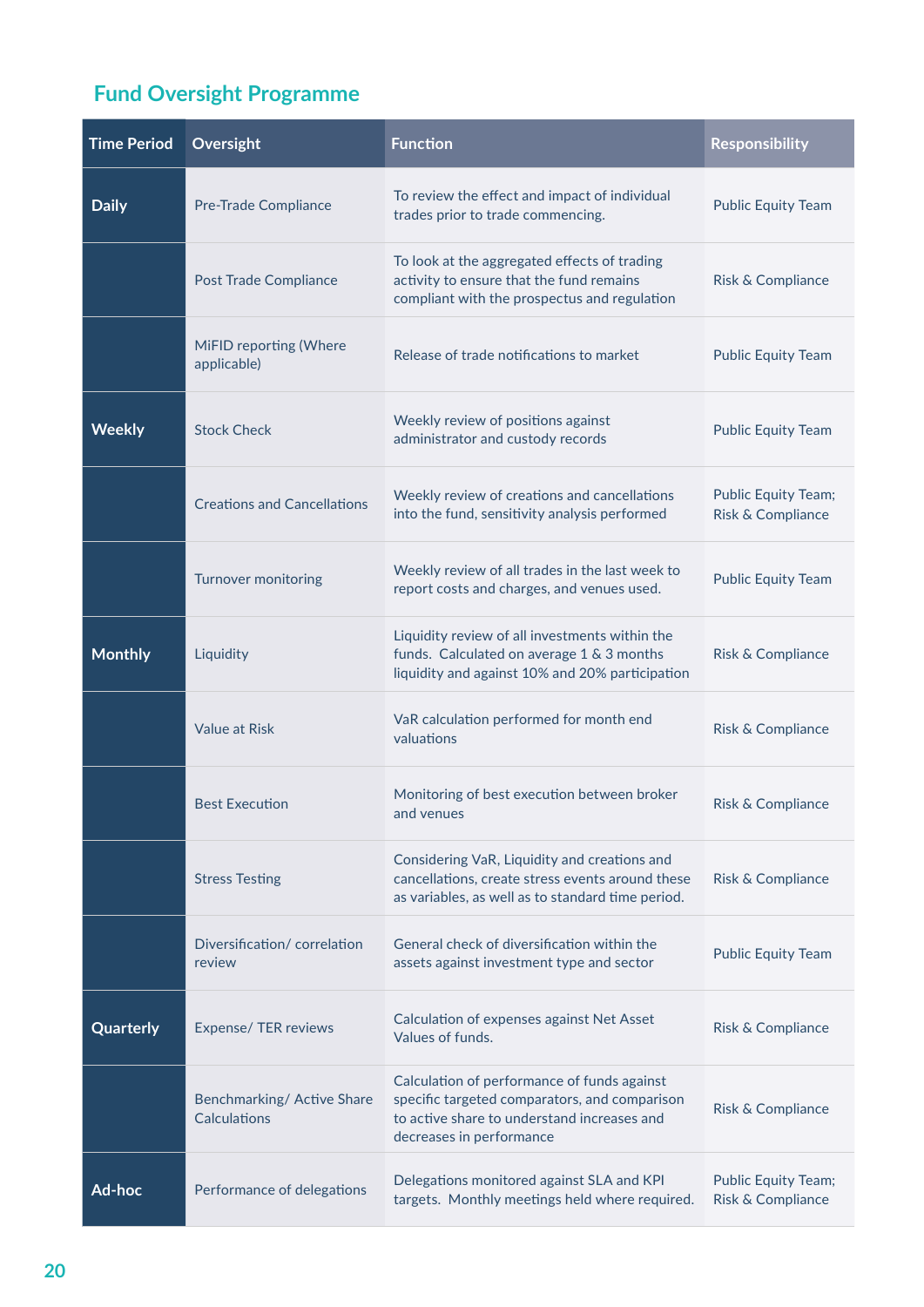### Signatories engage with issuers to maintain or enhance the value of assets.

As active owners we are always seeking to engage with our investees to protect or enhance value. Although our level of infuence can vary signifcantly from asset to asset, we strive to apply a private equity approach to active management to most of our funds.

### **Private equity & fxed income**

Our unquoted funds have direct access to management and for most investments we have a signifcant shareholding positon which provides us with a strong level of infuence. However, we tend to apply a collaborative approach to engagement by working with management (rather than management working for us).

2020 saw the unprecedented challenge of the global pandemic as outlined above, which was devastating for the hospitality industry. Many of our operational businesses saw dramatic drops in income during this period and a planned exit of a portfolio of pubs was cancelled just hours before we were due to complete.

Our development capital team took a very hands-on approach to reforecasting numbers and responded quickly to review every single asset in the portfolio, in some cases agreeing to variations of terms to allow the business tme to recover post lockdown. The mix of assets under management was primarily Care Homes, Hotels, Pubs and Wedding Venues some of which are funded by loans. Had we not renegotiated terms there was a real possibility that the businesses would have gone under eroding signifcant shareholder value.

Where we have direct investors, for example through Downing bonds, we updated investors regularly on the status of the business and their investment and disclosed any agreed variations of terms such as interest holidays. We were pleased

to receive several emails back from bondholders showing their support for this fexible approach.

### **Listed equity**

Whilst our listed managed funds afford us a lower level of infuence over our investee companies, we believe that as long-term investors, active engagement is key to protect and enhance value through our engagement with the businesses.

Based on ESG research (either by service providers or inhouse), we identfy material ESG issues associated with the companies that get discussed with the Fund Managers in dedicated workshops. An ESG Engagement Plan is developed, which is used to guide engagement and track the outcomes of any such engagement.

As investors in smaller listed companies, our aim is to support them become better companies and guide through their own ESG journey, that leads them to a long-term sustainable business model, with adequate disclosures.

Our engagements are always focused on material aspects for the specifc company.

### **Some aspects we tend to engage on include:**

**Business strategy:** For example, we are invested in a company that traditonally was involved in the coal mining industry. As a stranded sector, the company has repositoned its business strategy to move away from industrial materials provision and services, with all mining operations now ceased. Following a slight decline in proft, we have been actively engaging with management to better understand their new business strategy and supporting an overhaul of their governance to support this pivot. Additionally, Judith MacKenzie (Head of Downing Fund Managers) has a Non-Executive Board position in another company and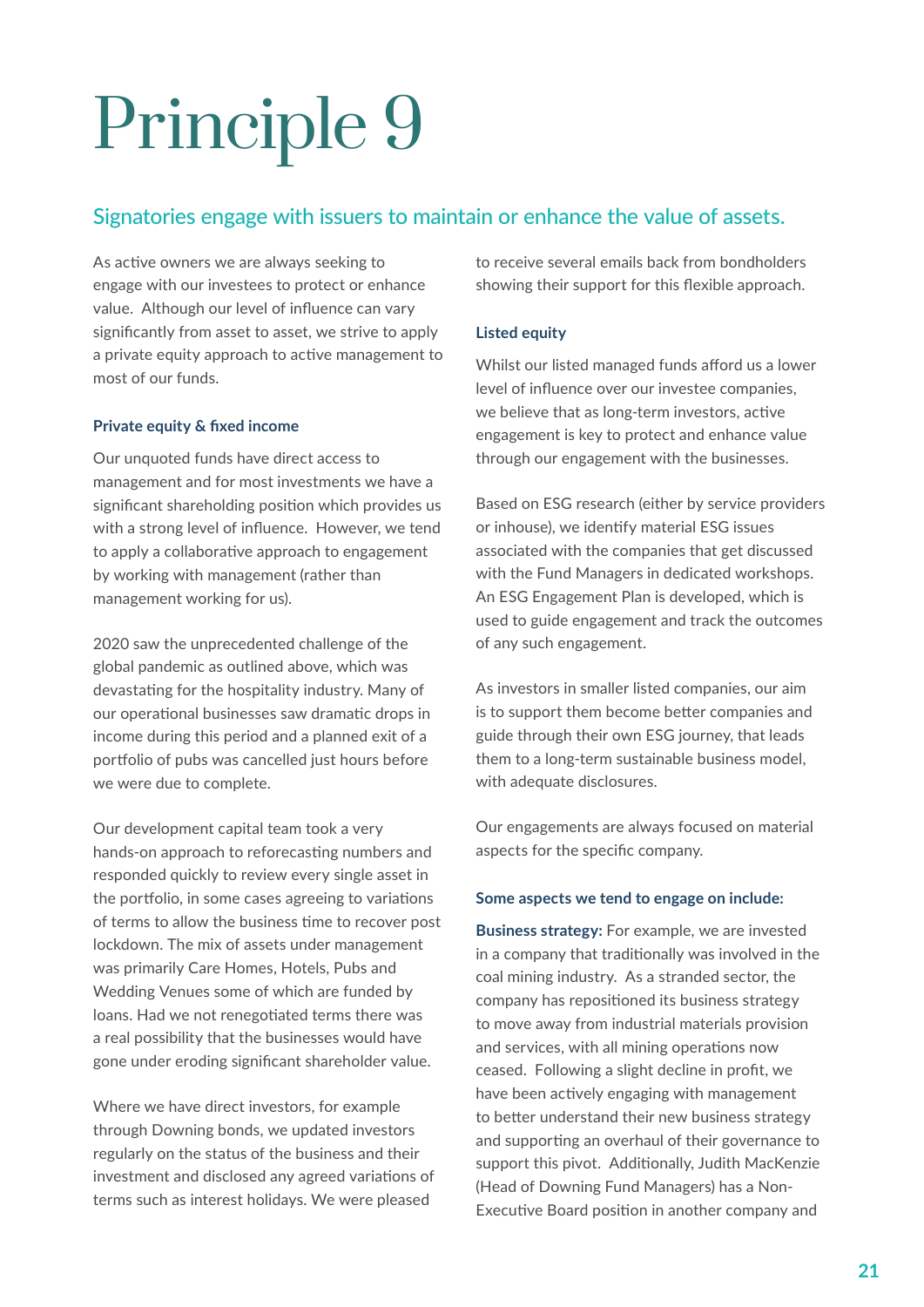is pro-active in ensuring that the company drives value for all its stakeholders. This has included divestment of non-core assets, a reduction in debt, a restructuring of the Board and providing guidance to the operational management team with regard to driving a turnaround strategy.

**Chair:** For a company where we have observer rights on the board, we recommended a change in Chairperson and supported the company in selecting the appropriate person to take over. Since this time, the share value in the company has signifcantly increased. On another occasion, Downing Fund Managers carried out due diligence in a Company that showed that the Board could be better structured. The Company had articulated a strategy that would become more acquisiton led, therefore requiring specifc experience of acquisitons at Board level. Downing therefore deemed it appropriate to require a change of Chairperson as part of our investment terms. Downing then took a 15%+ positon in the equity of the company and began working with management to determine the job specification for Chair and then took part in the interview process. A new Chair has subsequently been appointed, and a strategy articulated to the stock market. This has resulted in a 37% increase in share price since Downing engagement and investment.

**Board independence:** Perhaps our most common area of engagement is around oversight, expertise and independence of the board.

**ESG disclosures:** given the size of some of the companies we invest in, some of these are in the early stages of including non-fnancial disclosures in their annual reports. Where we have perceived that these were insufficient, we have directly engaged with management and supported them with their understanding of what is expected by the market. We have provided constructive comments on their disclosures, giving advice on specifc issues and how these could be improved.

**Director compensation:** when it comes to ensuring an appropriate level of incentive for Executive Directors, we often engage with the Head of the Renumeration Committee of a PLC to ensure that there are aligned incentves and long term incentive plans in place to motivate management. In several cases Downing has written the first draft of these incentive plans to help the Renumeration Commitee Chairperson.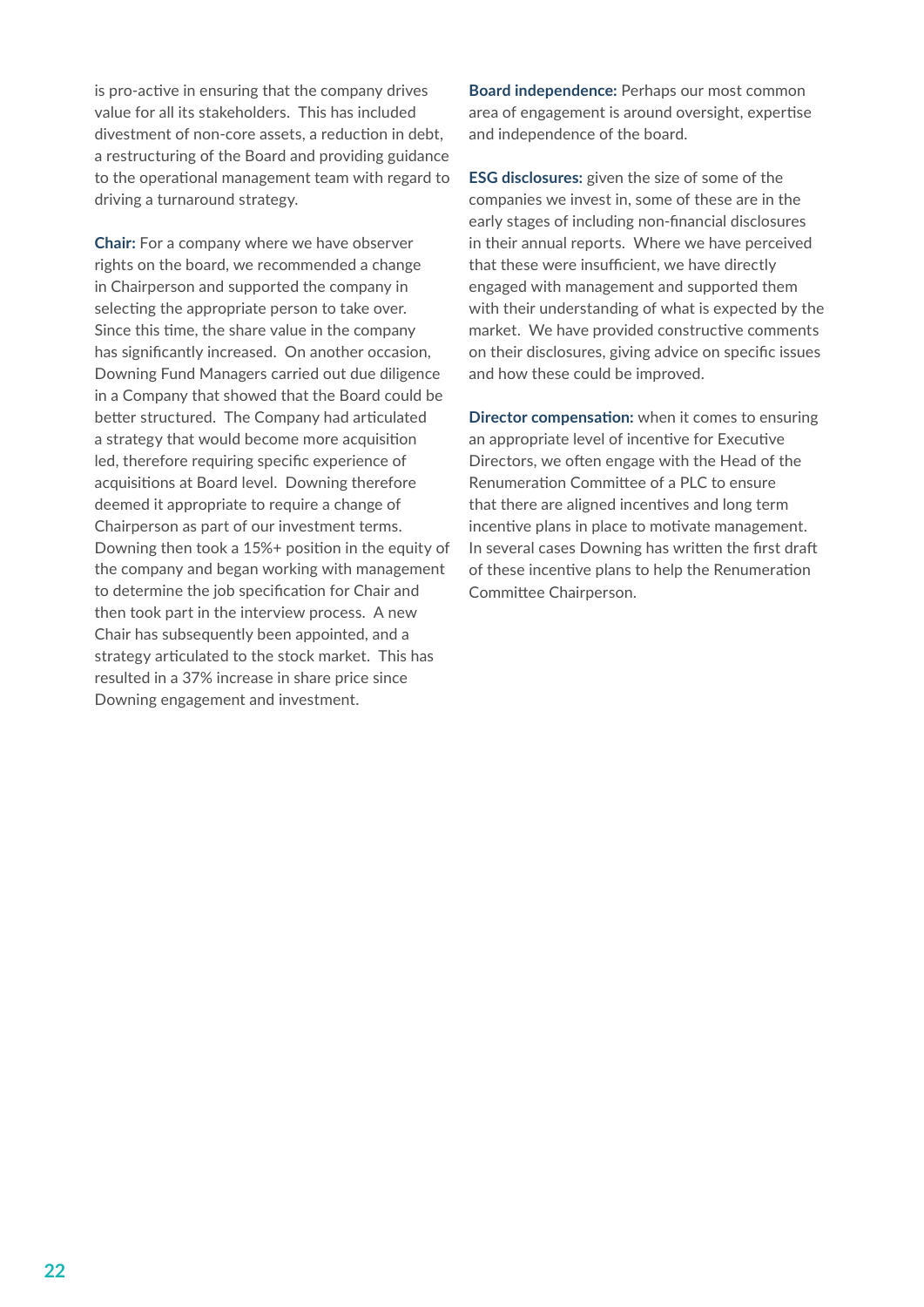## Case study

Engaging with issuers to maintain and enhance value: **Downing Strategic Microcap Trust**

One of our listed investments was traditonally in the coal mining business. As a result of the climate change agenda, this sector is now considered less desirable and consequently the company has worked hard to change its business strategy to make it less dependant on fossil fuels.

Downing made an assessment ESG risks (shown below) and we have been directly engaging with management to ensure the new business strategy is robust and futureproof. We have shared our analysis with them and supported them through beter ESG disclosures that can showcase the work that management has done to turn around the company, which we believe will increase the share value in the long-term.

|                    | <b>Findings</b>                                                                                                                                                                                                                                                                                                                 | <b>Potential implications</b>                                                                                                                                                                                                                                                                                             | <b>Additional considerations</b>                                                                                                                                                                         |
|--------------------|---------------------------------------------------------------------------------------------------------------------------------------------------------------------------------------------------------------------------------------------------------------------------------------------------------------------------------|---------------------------------------------------------------------------------------------------------------------------------------------------------------------------------------------------------------------------------------------------------------------------------------------------------------------------|----------------------------------------------------------------------------------------------------------------------------------------------------------------------------------------------------------|
| Governance         | Main risks are driven by lack of<br>disclosure on governance.No<br>controversies identified.<br><b>Announcement in June 2020</b><br>the cessation of all coal mining<br>operations -their main business<br>area. Now focusing on distribution<br>and industrial services which<br>used to be peripheral. Planned<br>transition. | <b>Potential risks and exposures</b><br>associated with shift of strategy<br>towards previously non core<br>services.<br>Reported revenue fall of 26.5% in<br>the last financial year. One asset<br>sold and then been hired back to<br>do the mining.                                                                    | Additional information in relation to<br>risk management progress and cost<br>of new strategic company vision?<br>Are current contracts fixed term?<br>Level of investment by fund                       |
| Social             | Mining and distribution have<br>inherent very high H&S risks.<br><b>Company stated reportable</b><br>accidents have reduced over<br>years.<br>As a result of business refocus,<br>redundancy program in place (300<br>to date, more planned) - £3.7M in<br>potential redundancy liability                                       | <b>Potentially increased costs of</b><br>redundancies are contested<br>and are at a substantially higher<br>number than initially anticipated.<br>The company suffers reportable<br>accidents, although these have<br>been reducing. This gives a<br>greater exposure to claims and<br>fines.                             | Does the fund manager have<br>additional information in relation<br>to additional staff adjustments and<br>associated liabilities?<br>Is additional engagement required<br>to obtain this information?   |
| <u>Environment</u> | Although mining activities are<br>ceasing, some are done under<br>third party contract - high<br>environmental risk.<br>Of the £3.7M liability above there<br>is a contingent for accelerated<br>environmental restoration plans<br>of closed mines. Still provide coal<br>distribution, which will diminish<br>over time.      | <b>Potentially increased costs</b><br>depending on the restoration<br>plans. These can be costly and<br>take a number of years, so the<br>existing contingencies will have to<br>be monitored.<br>Potential exposure to their coal<br>distribution services as this<br>business service is likely to reduce<br>over time. | Does the fund manager have<br>additional information in relation to<br>climate risk exposure in the context<br>of the strategic shift?<br>Has environmental restoration been<br>appropriately costed in? |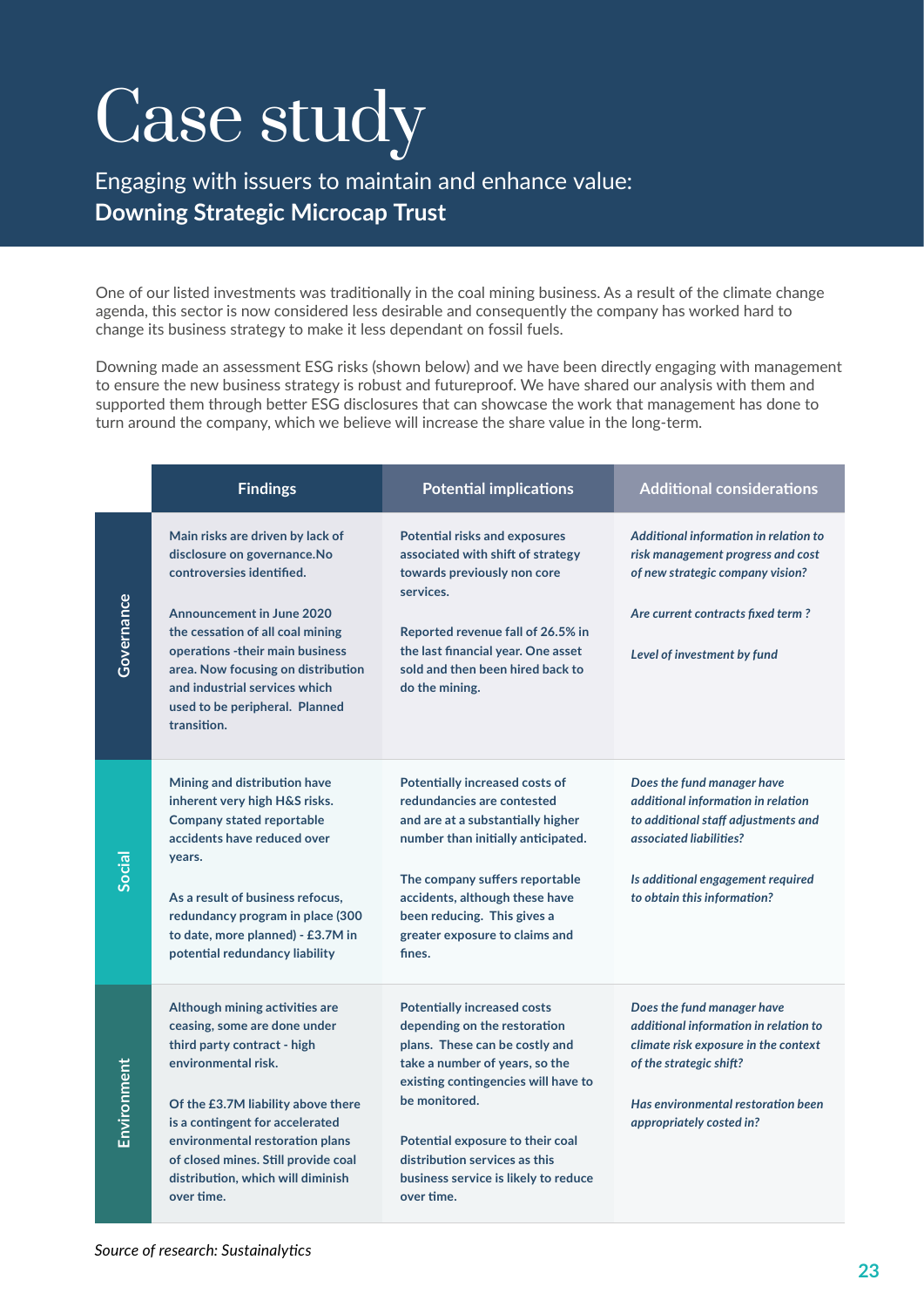### Signatories, where necessary, participate in collaborative engagement to infuence issuers.

As active owners, we feel that our most positive outcomes are achieved through direct engagement with the companies we invest in. However, we accept that occasionally, particularly in escalated circumstances, a collaborative approach may be appropriate.

In adopting a collaborative approach, we are always mindful of adhering to all regulatory requirements in relation to liaison with other investors; and in particular regarding not seeking to actively influence other's positions and opinions on certain subject matters. When we have significant concerns that cannot be addressed through direct engagements, we may decide to put our views across to other investors. Where those views are shared, a common approach may be agreed on how to best address the issue with the company in question.

This has historically happened when we have had concerns over management teams, with a joint approach to a company Non-Executive Directors to discuss our concerns and agree a way forward.

Recently, we raised concerns over a number of issues within one of our listed holdings, which were shared by other investors. As the other investor shared our views, we were able to jointly approach the company and it was agreed that an independent third-party review of the issues would be conducted to review the adequacy of management's handling of the matter. This review is currently ongoing.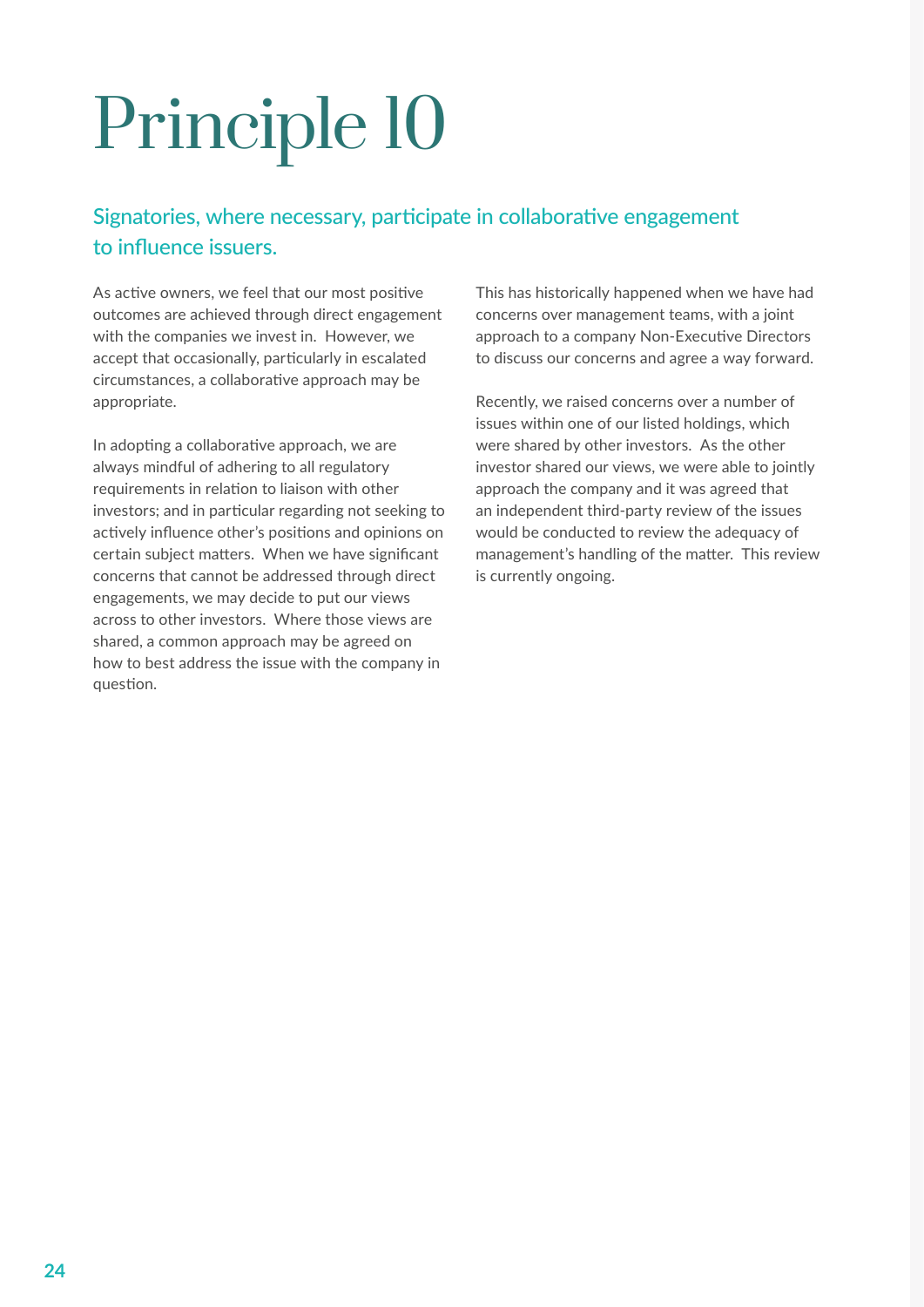### Signatories, where necessary, escalate stewardship activities to infuence issuers.

In our experience, most of our concerns (including those related to listed assets) get successfully addressed through constructive and active engagement conducted by our Fund Managers, which may involve direct communication with management at the company, board discussions (where we have board representation), etc. We believe this approach provides the best outcome to secure long-term value creation for our clients.

However, there may be occasions where the company does not satisfactorily respond to our engagement or address our concerns. This may happen more frequently within our listed portfolio, where our level of infuence over the management team may be lower. In that event, we may consider escalating our engagement on those specific aspects of concern.

In the frst instance, we would consider intensifying discussions with management to better understand their position and any action being taken to address our concerns.

Should these discussions fail to provide us with the level of comfort we require as responsible investors, we may seek further escalation via:

Engaging with non-executve directors and/or the Chair.

Votng against management on specifc resolutons

Seek collaborative engagement with other investors in the company.

Requesting extraordinary general meetings.

As a last resort, if despite all our atempts to engage, we continue to have material concerns about certain aspects, we may consider divesting the shares.

We find that most instances of escalation tend to relate to board independence, oversight, expertise and remuneration. As an example, escalation was recently applied to one of our listed holdings where Downing had concerns over remuneration for the Chair. These concerns were raised with the Non–Executive Director. As a result of this escalation, the proposed remuneration resolution was withdrawn from the Annual General Meeting agenda and the Chair resigned prior to the meeting.

There have also been a number of occasions where we have submitted proposed resolutions in draft for consideration by the company within 24 hours. This makes it clear to management that we are serious about our concerns but gives them an opportunity to respond and address the issue before we escalate further. On rare occasions, we have even raised matters with the regulatory advisor.

Our preference is to keep our engagement confidential, although in specific circumstances, we reserve the right to make our concerns public should the company repeatedly fail to address our concerns.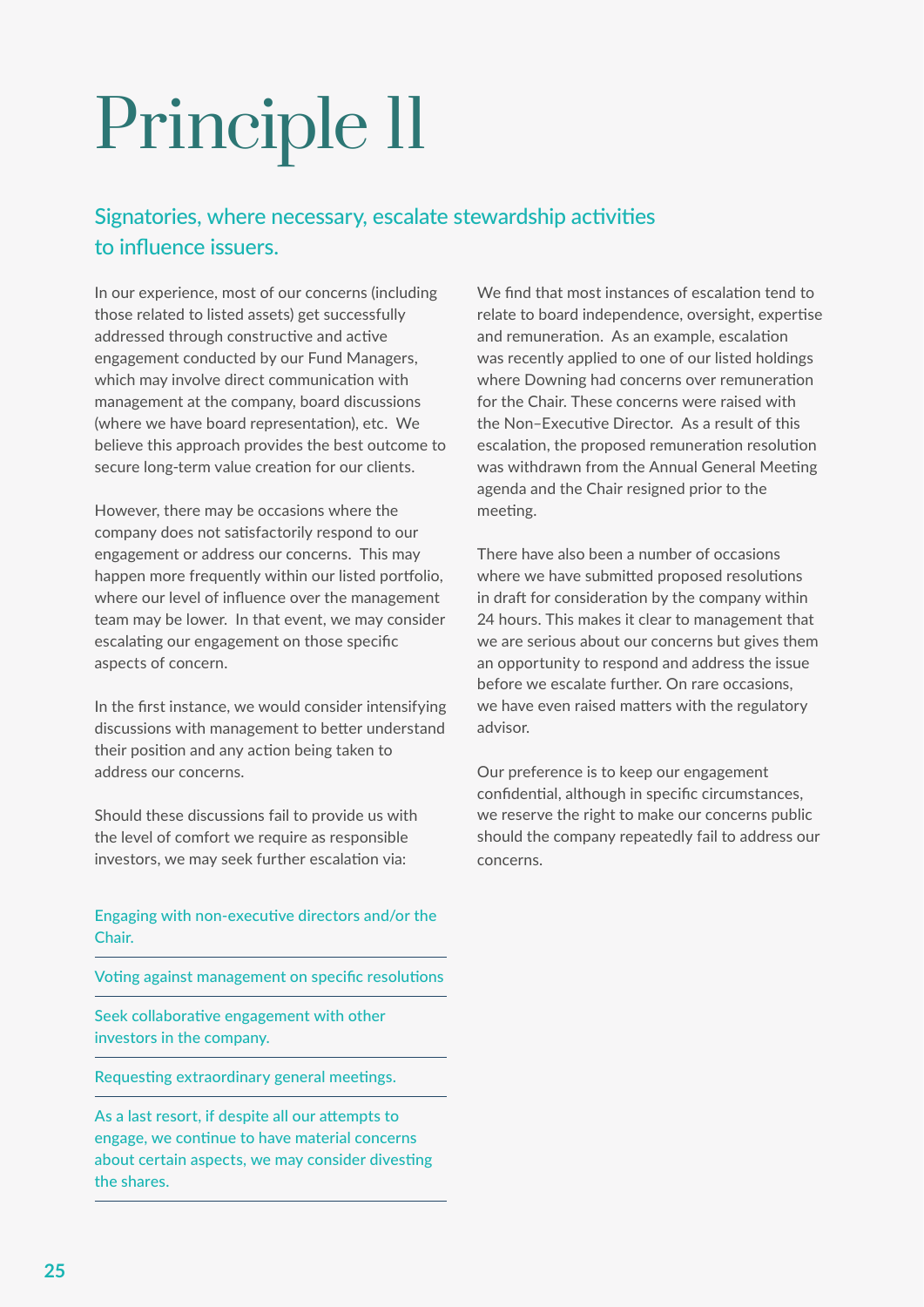### Signatories actively exercise their rights and responsibilities

### **Private equity and Fixed Income**

On a typical investment by the Downing Ventures EIS Fund and the venture capital trusts managed by Downing, such as the recent investment into Glisser, our oversight of the investee company includes:

- A right to appoint a director to the board of the investee company to monitor the investment – where our investment stake is smaller, we would typically take either a right to appoint a director or an observer to the board (depending upon the maturity of the company and the existing board composition);
- The right to receive regular financial and trading information, including both management accounts and cashfow forecasts in order that we may compare these against the investment business plan;
- As a fail-safe to deal with situations where we either receive incomplete information or have concerns as to its accuracy, we have further rights to appoint an external accountancy frm to undertake a review of the systems and processes of the investee company;
- Downing's consent is required to undertake key decisions affecting the company, such as material expenditure outside the agreed budgets as well as corporate actions such as changing the rights ataching to the shares. We have further veto rights over actions which may prejudice the EIS and/or VCT qualification status of the investment in order to protect our investors' positons;
- In addition to the contractual consent rights, we also require in most investments that an investor representative is added to the bank mandate in order to prevent any abnormally

large payments from being paid by company. This is a general request as an anti-fraud measure and not specific to this particular investee company;

- The management team are required to agree to restrictive covenants, preventing them from acting in competition with the company should they no longer be employed by it. We also check that any intellectual property rights have been properly assigned to the company and are no longer vested personally in the management team;
- Whilst the capital structure of our investments varies from company to company, we typically aim to protect our investors in a downside scenario by requiring that any proceeds of sale are disproportionately paid to investors rather than the entre shareholder base. Whilst these investments remain high risk, this assists to maximise the recovery should the investment not be as successful as anticipated.

We also require as a matter of course:

- pre-emption rights on the issue of further shares, to prevent our investors from being involuntarily diluted;
- compulsory transfer (or "leaver") provisions, enabling us to claw back some or all of the equity held by management in circumstances such as them being dismissed for cause of committing fraud. This allows the equity to be used to incentivise any replacement members of management;
- drag along rights so that a sale can be delivered if a majority of the shareholders (including the investors) wish to exit;
- tag along rights, allowing us to participate in any exit enjoyed by other shareholders.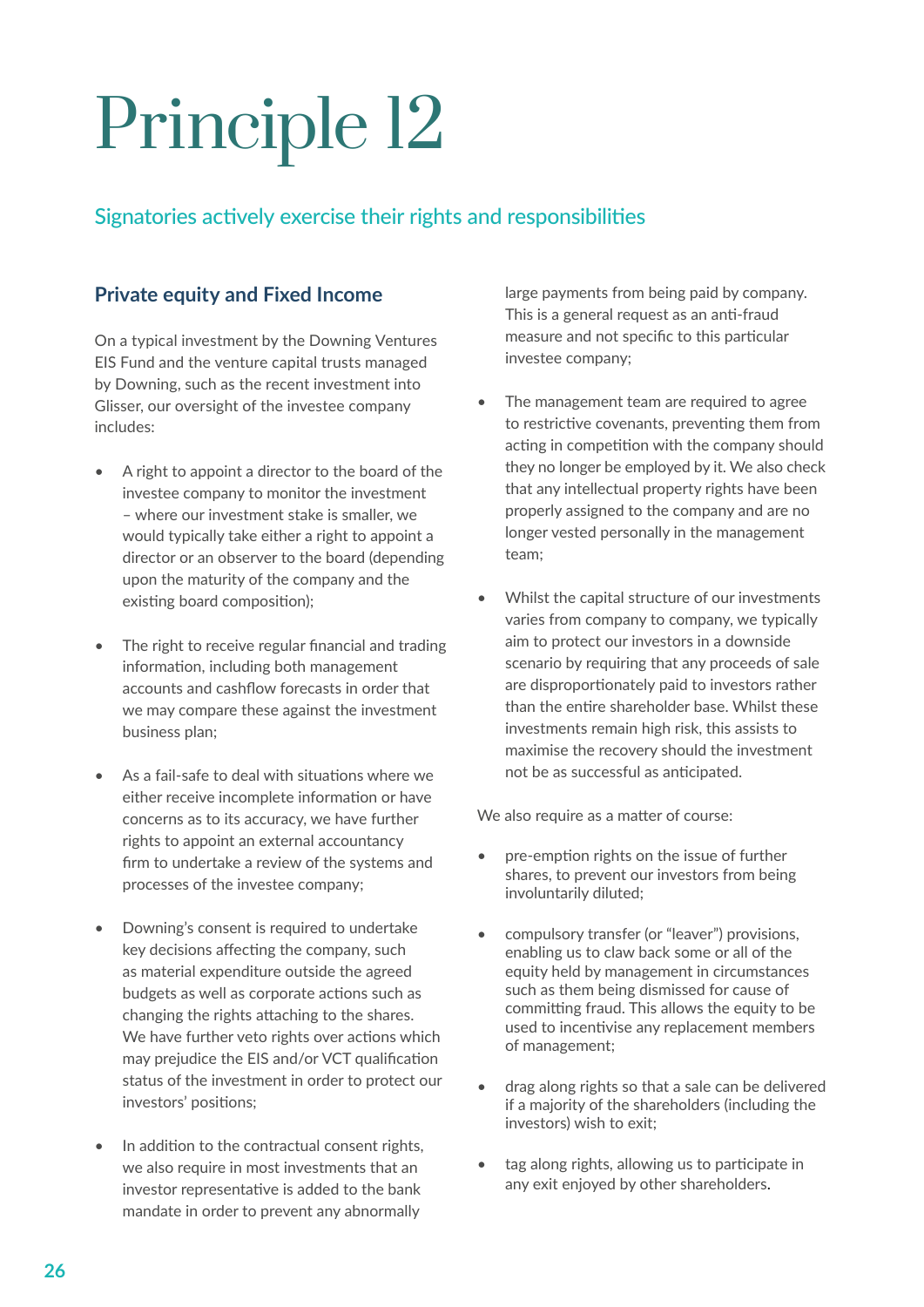## Case study

Exercising rights and responsibilites: Fixed income

Downing bonds are secured against the assets of the issuer, and have both a fxed rate of interest and a fxed repayment date. In some cases we allow early repayment to provide a degree of fexibility for the borrower as it is impossible to predict, to the day, when a property will sell or a refnance will be arranged to allow them to pay capital back and interest due. However, if they miss the repayment date, this will constitute an event of default which would allow Downing to step in, take over the business and take such steps as they feel appropriate to recover bondholders funds.

In virtually all cases our investment management team will be aware of potental default some weeks ahead of the repayment time and can engage with issuers to find a solution. We have a dedicated partner who will typically take over the relationship at this stage. Our Terms and Conditons also set a high (but not punitive) default rate of interest so that the borrower is incentivised to repay by whatever means possible.

Rather than incur the legal costs and tme delays of using the security we have found in practice that we can leverage this threat whilst working proactively with the borrower to help them find a solution. One example of this was a reserve power bond where ultmately we helped the borrower fnd a buyer for their assets so that they could access money to repay capital and interest due to investors. Unfortunately there were not sufficient funds to cover Downing's fee which was only due after investors had received their capital and interest.

Whilst we call the direct investment platform Downing Crowd, it is therefore very diferent to crowdfunding or peer to peer lending as we take the same approach to managing issuers as we would in a full fund structure.

### Principle 12 cont'd

### **Listed equity**

As part of our listed holdings, we have recently issued our Voting and Engagement Policy (February 2021), which sets out our approach to voting.

We aim to vote on all proxy proposals, amendments, consents and/or resolutions of general meetings of companies held within our managed portfolios. Our preference is to vote 'For' or 'Against' a resolution. However, should we have concerns which we believe are in the process of being addressed, or where there is a lack sufficient information to determine the direction of our vote. we may occasionally decide to 'Abstain'.

We generally aim to support management, although resolutions that are inconsistent with our Voting Policy or for which we have previously abstained with concerns not suitably addressed, will be voted against.

We have adopted a pragmatic approach to voting, where we evaluate issues on their own merit and under the relevant circumstances, and directly communicate with management as necessary particularly on any contentious matters), to assist us in determining our vote in accordance with the best interest of Downing Fund Managers and our clients.

Notwithstanding our consideration of issues on a case-by-case basis, we have adopted a Voting